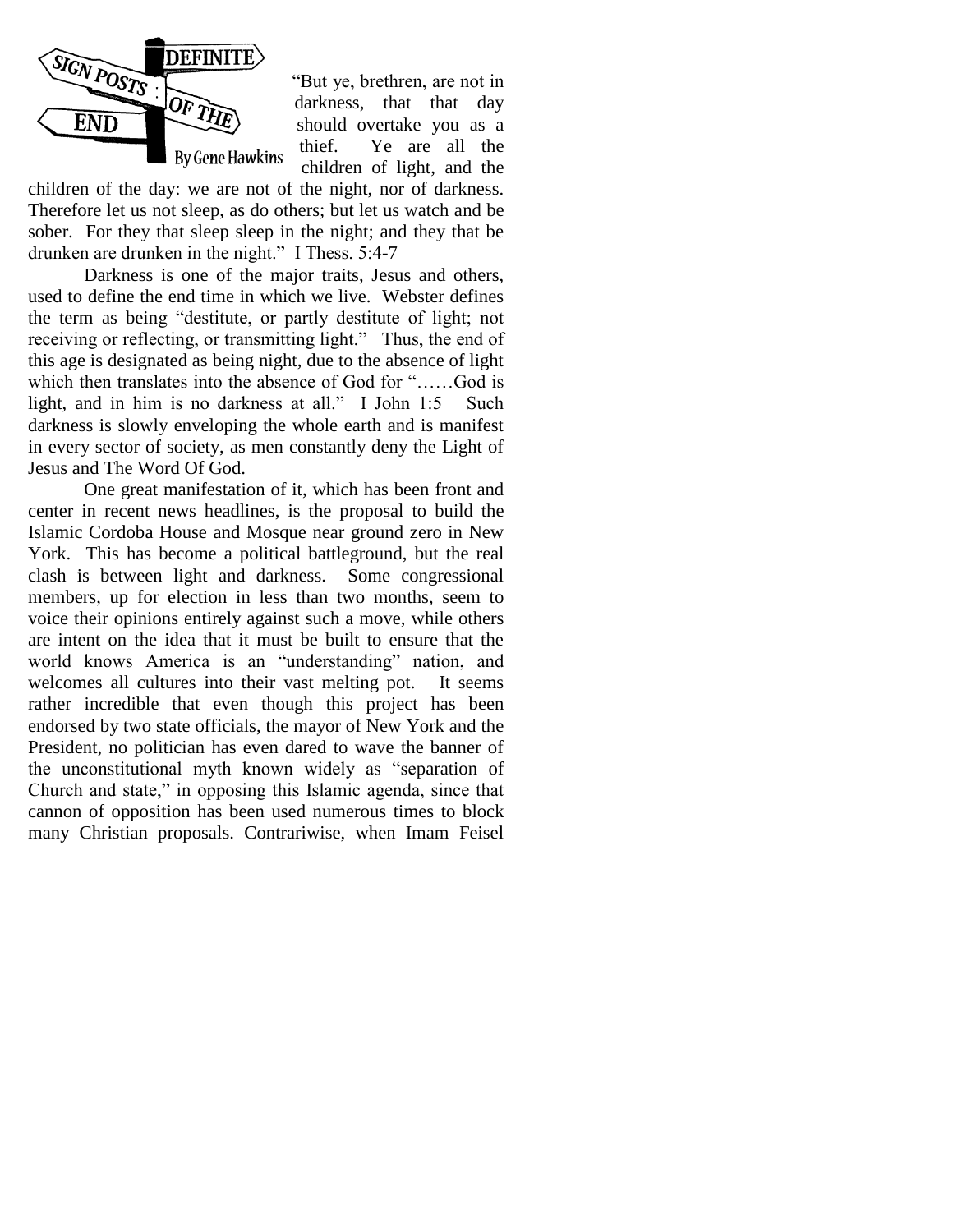Rauf, the architect of this project, made a trip to the Middle East to raise funds for it, U.S. tax dollars paid for it.

Though main street news media has been largely silent in regard to multiplied assertions that this structure will be built as a "victory mosque," and one recent comment on Meet The Press was that such a statement was racist and bigoted, historical accounts of Islamic conquests bear out the fact that Islam does build mosques in places wherein they have conquered. Multiple lists on the internet include prominent sites such as the Bari mosque in India, the Fethiye Camii in Turkey, the Asqa Mosque in the Hague (formerly a Synagogue), and The Dome of the Rock built on the most prominent spot in Judaism, the Temple Mount, are but a very few examples from around the entire world.

Imam Feisel has stated that his purpose is to "Amercianize" Muslims, but others are absolutely certain the object is to "Muslimize" America, and some, both political and religious, are intent on stopping it. Sadly, The Church is largely responsible for the darkness descending upon this country and around the world. She has miserably failed in her commission to be "the light of the world." Matt. 5:14 Scripture plainly declares that "....all things that are reproved are made manifest by the light: for whatsoever doth make manifest is light." Eph. 5:13 The overall Church, however, is in no wise walking in the Light that would reprove or refute the darkness of religions that prevail in our world today. We know of a surety that the Florida Pastor's intention to burn the Koran would have little effect in such reproof. Some might regard this demonstration as an act somewhat akin to Elijah calling down fire from heaven, with the subsequent judgment of the prophets of Baal, but The Church is nowhere near being a modern day Elijah, so we need not even look for such a demonstration today. The two witnesses will one day accomplish that same feat and Islam, along with all others who reject Christ and His redemption, will indeed experience such fire from heaven, but that will not happen until very near the middle of the tribulation, just prior to the 42 month reign of the anti-christ, and well after the entire Church is already in heaven. At present, the Church itself is floundering in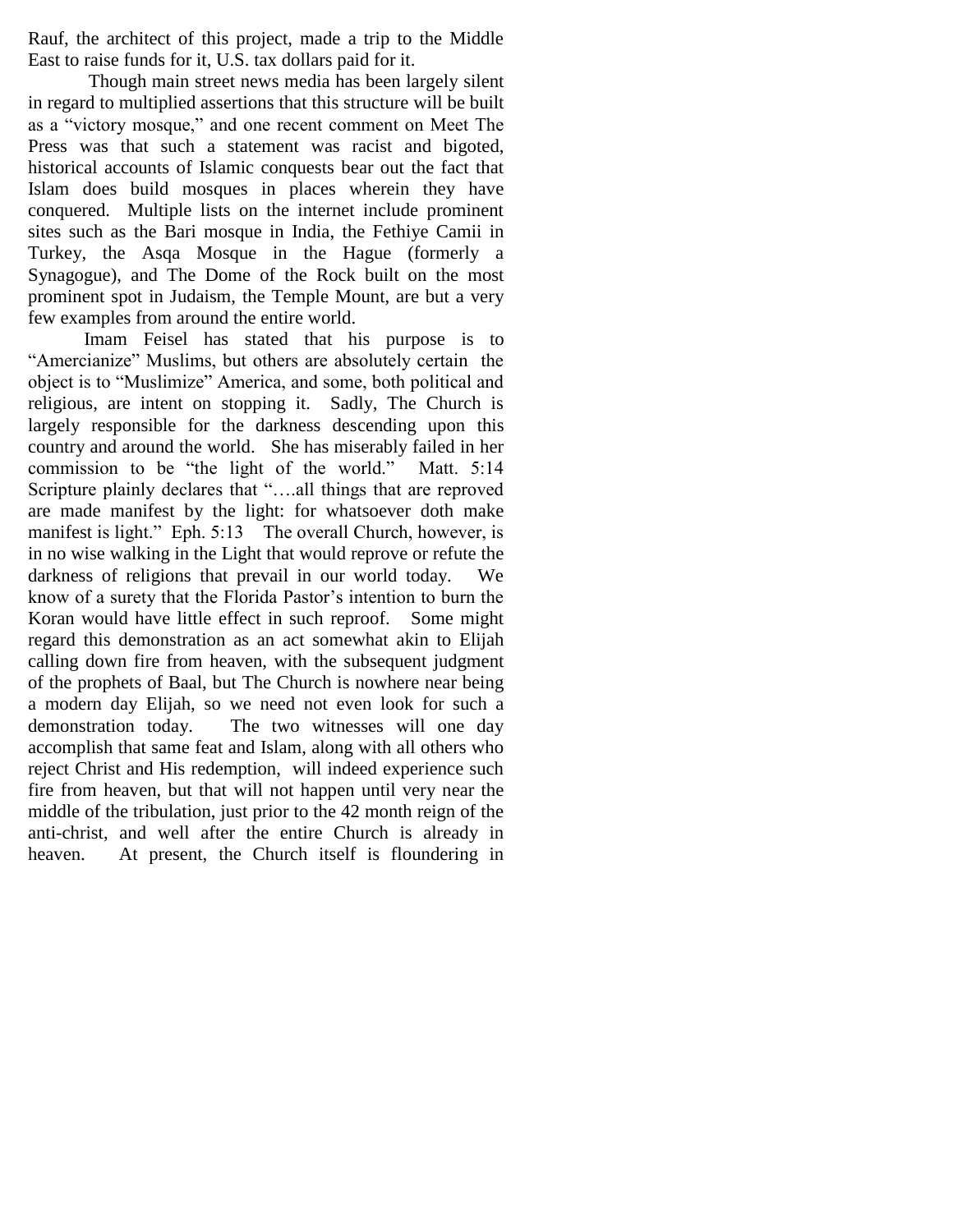darkness, as is evidenced by Jesus' evaluation of the Church at Laodicea, typical of the last condition of the Church for this age. The Judge declares that they are passive "…neither cold nor hot." He assails their claim of being "..rich, and increased with goods, and have need of nothing; and knowest not that thou art wretched, and miserable, and poor, and blind, and naked:" Rev. 3:15-17 Jesus also said Matt. 15:14 "….if the blind lead the blind, both shall fall into the ditch." The Church as a whole has elected to be blind, or in darkness, by refusing the fulness of Light proffered it in scripture. Isaiah warns: "Woe unto them that call evil good, and good evil; that put darkness for light, and light for darkness;" (Isa. 5:20) but that is exactly the path taken by the bulk of the Church in their ungodly quest to be like the world, and there are many evidences of it. We would cite just a few of them.

Multiple "translations" of the Bible have been published, each asserting it was for the purpose of making it easier for "the common person" to understand, but such renditions have only served to dilute the truth and in many cases directly contradict the original text, putting "darkness for light, and light for darkness."

It is both interesting and noteworthy that Jesus, facing His darkest hour on this earth, "sung an hymn" and then went to the Mount of Olives to be arrested. The rest of the time spent with His disciples, was in prayer and instruction with The Word of God. The Church, facing her darkest hour, is doing just the opposite. Music has taken center stage and God's Word, The Light, has been ushered into the background. American Idol reports that many of those competing for their coveted prize, are from Churches. That is, the Church is literaly serving as a performance stage for bigger and better things. Consider this headline appearing in a Kansas City newspaper not long ago. "Hip-hop church is delivering the Word with the beats." Then we read these words which really sum up the the result of the message preached by much of the Church today. "A passerby hearing the bass track thumping from Urban Jerusalem (a hip hop church in Minneapolis) might conclude that it's a nightclub." Though Bibles are reported being on chairs and a cross is visible behind the DJ,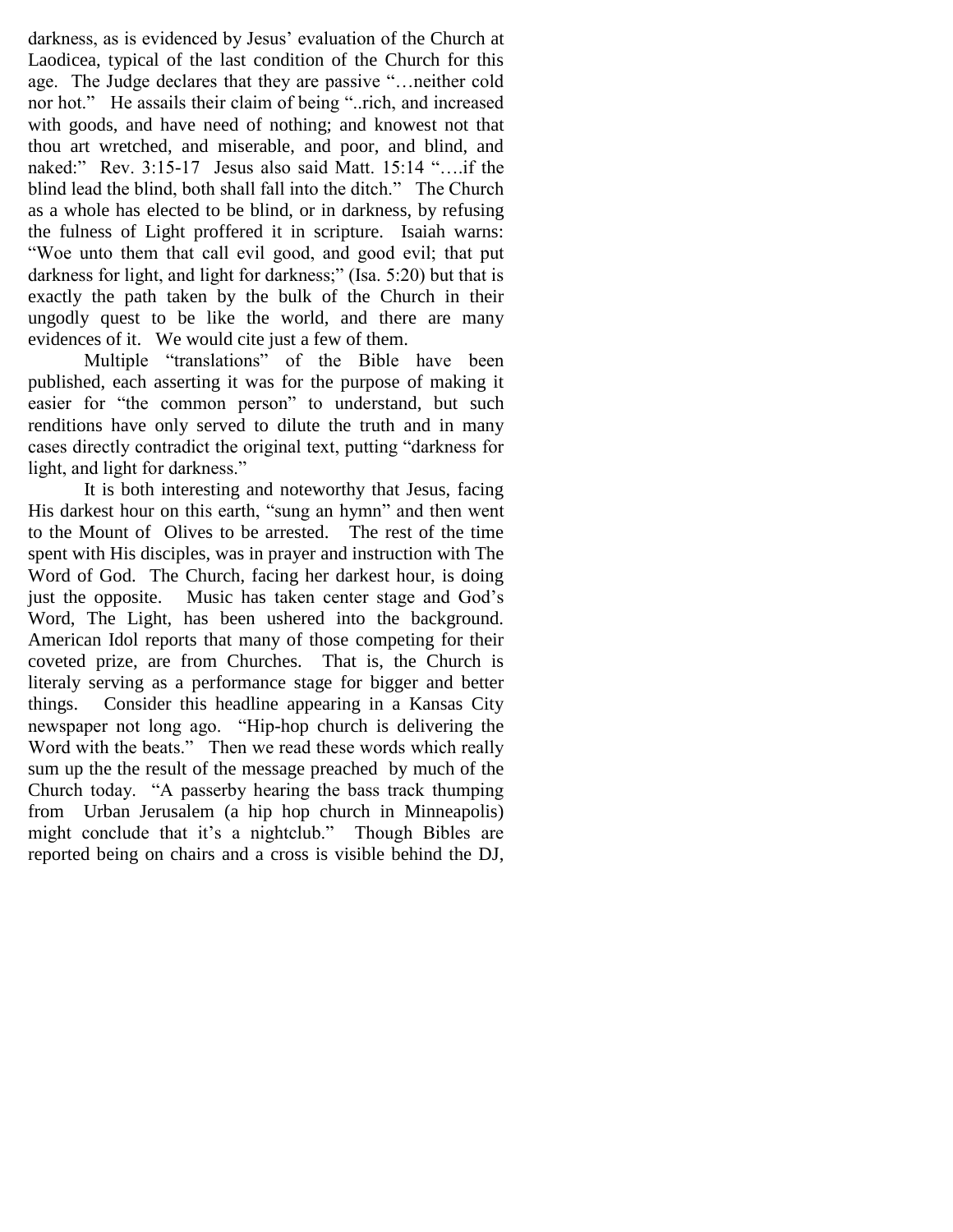this gathering is easily confused as being a part of the world. It seems to be exactly what the modern Church is trying to accomplish, despite the fact that God ordained it as a heavenly body of Light. Many modern Churches spend from one to two hours singing repetitive, so-called Christian rock songs or choruses and very little time preaching God"s Word. Some have been heard to say "The Lord gave us such a marvelous service today that the preacher didn"t even have time to give his sermon," and such a practice is deemed right and proper -of The Lord, but it is rather an example of switching light for dark, and dark for light.

A recent Oprah show, emphasizing tolerance for homosexuals and the resulting scourge of aids, literally cajoled, and "hammered" a minister into apologizing because he had many years ago said that such a lifestyle was "repulsive." According to popular opinion, that was the wrong word for him to use, but why should not a Christian be repulsed by this and many other acts of direct rebellion against the Light of God"s Word which calls such ways of life abominable? Even Lot, as unspiritual and carnal as he was, is said to have been "vexed" because of the environment that prevailed in Sodom and Gomorrah. Christians today, however, are often branded as intolerant, judgmental, and lacking in the very love of God they profess, because the world applauds darkness, disdaining light, and those who have chosen to stand on the principles of God"s Word.

The modern prosperity message, adopted by much of the Church, but blasted by Jesus in His indictments against Laodicea, is a contradiction of light. While Laodicea trumpeted their prosperity in being rich, having need of nothing, Jesus specifically said to those who would follow Him, "…let him deny himself, and take up his cross, and follow me." Matt. 16:24. These words are foreign to the modern day message of prosperity which promises all the comforts of life on earth while at the same time ignoring the truth of being blessed "…with all **spiritual** blessings in heavenly places (apart from the world) in Christ.." Eph. 1:3 The scripture simply does not teach basking in luxury at the expense of deep spiritual treasure.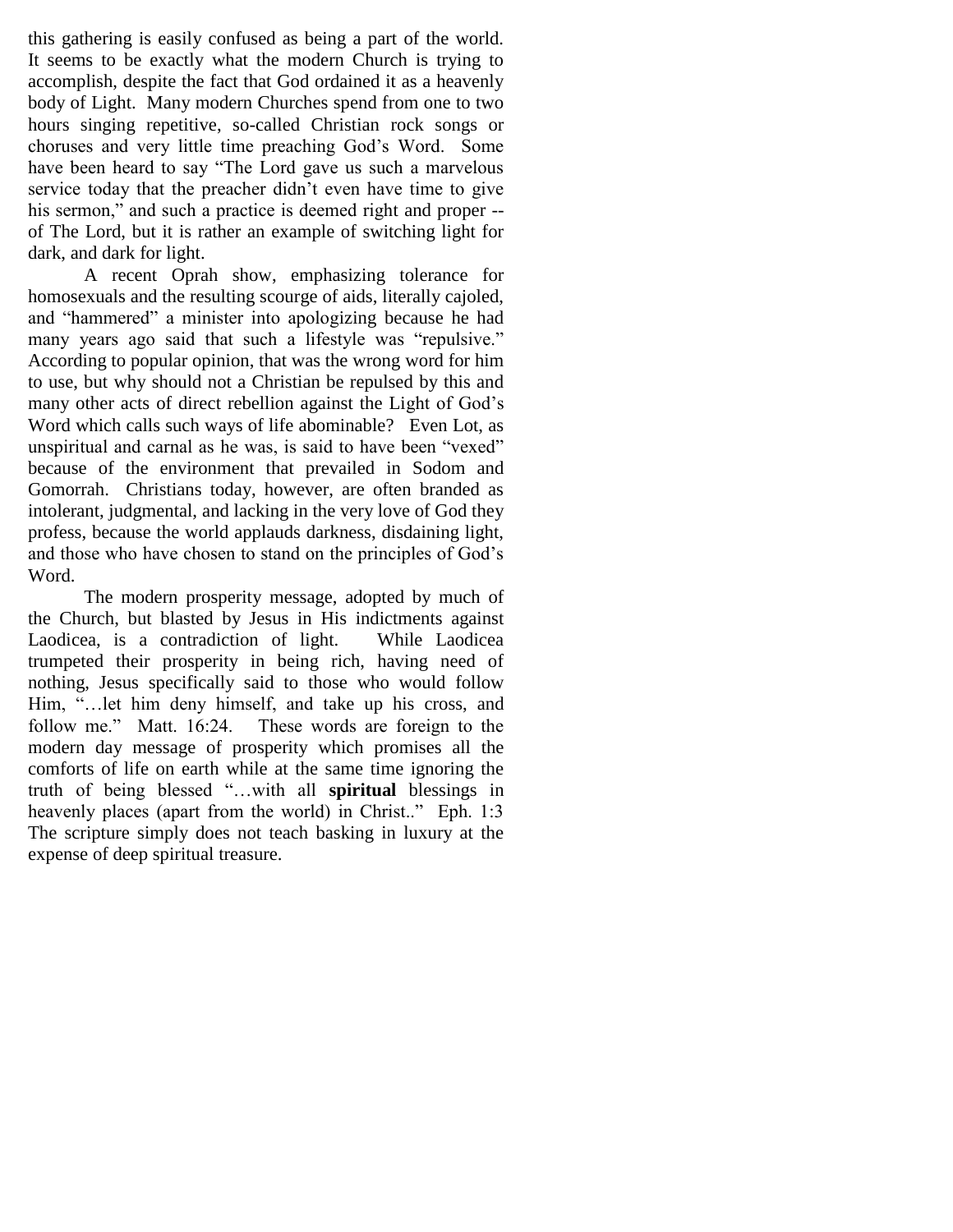These are but a very few examples of the severely diminished Light being published by the Church today, but there should be no wonder as to why the darkness of Islam, and any other Satanic birds of evil, are siezing the opportunity to descend upon this country and in fact the whole world. Contrary to the prevalant teaching by most of the Church today, there is going to be no world wide revival before Jesus comes to catch her away to glory. This is yet another example of how so many prominent preachers and teachers have deliberately chosen to ignore God's warning: "Let no man deceive you by any means: for that day shall not come, except there come a falling away first, and that man of sin be revealed, the son of perdition;" II Thess. 2:3 A falling away is in no wise a revival and we are in the midst of that period right now, due to the fact that men have turned away from the light, and according to this verse, the situation will not improve until the antichrist comes to power (shortly before the middle of the tribulation week) and is subsequently judged, after 42 months.

This should in no wise be a time of discourgement to the one who does want to walk in the light. According to our opening text, we need not be identified with the bulk of the Church who have chosen to ignore God"s Voice. Paul exhorts Thessalonian caliber belivers: "Ye are all the children of light, and the children of the day: we are not of the night, nor of darkness. Therefore let us not sleep, as do others;…" While much of the Church clamors for unity by sacrificing and compromising truth and light, this verse demands separation. Though the nighttime is upon us and the tendency is to become sleepy, drunken, passive and lukewarm, as was the Laodicean Church, Paul cries loudly let us not sleep as do "others," meaning other Christians who are oblivious to the light because their eyes are closed, blinded; staggering in some degree of darkness. Some may interpret "others" to mean sinners, but scripture never defines a sinner as being asleep. They are rather dead in trespasses and sins. Only Christians sleep and the bulk of the Church, "the great multitude, which no man could number, of all nations, and kindreds, and people, and tongues,…" (Rev. 7:9) comprise that group of people which does not appear in heaven until after some of the judgments of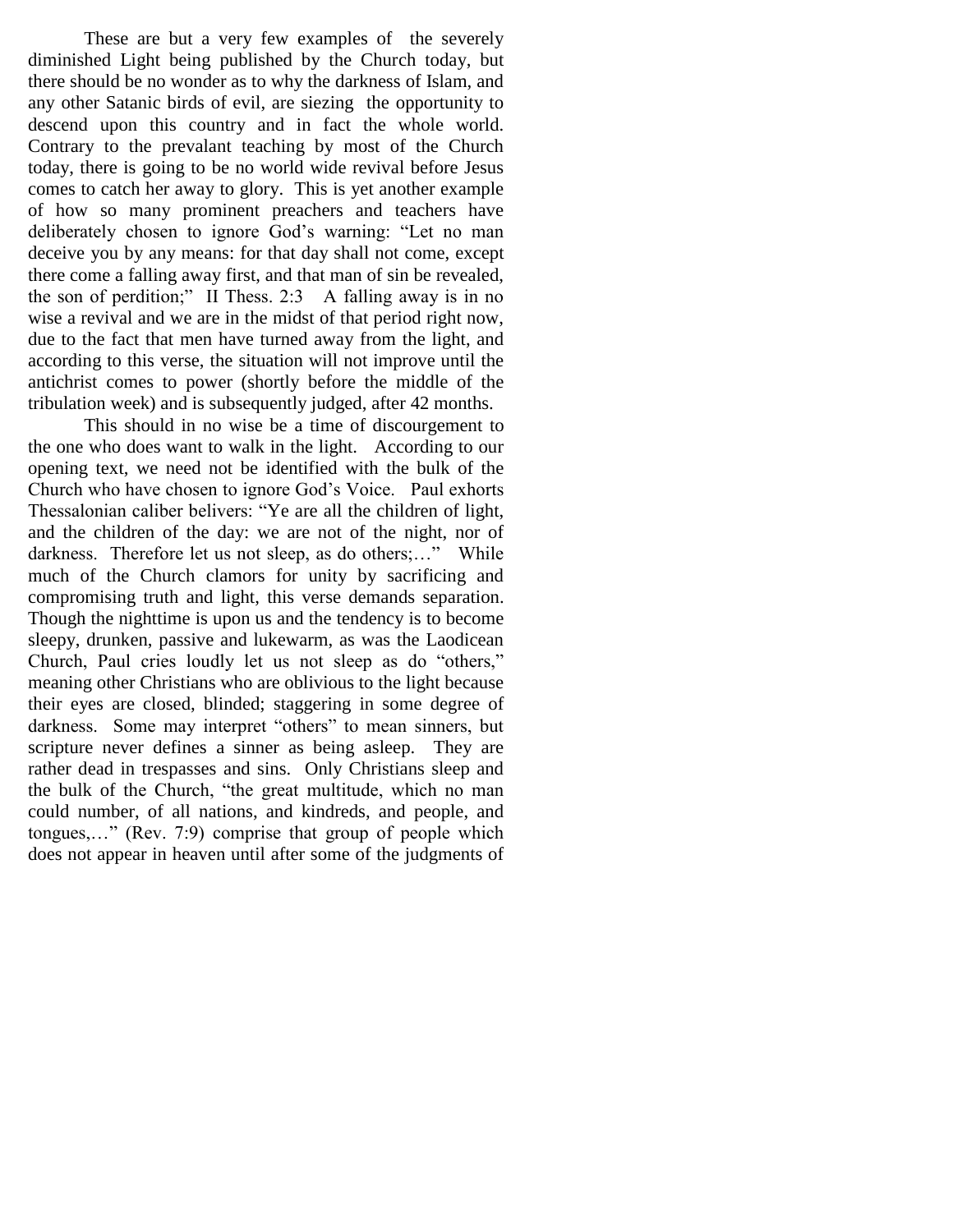the tribulation have been poured out. Paul declares plainly that we do not have to be a part of that sleeping giant. Rather "…let us, who are of the day, be sober, putting on the breastplate of faith and love; and for an helmet, the hope of salvation. For God hath not appointed us to wrath, but to obtain salvation by our Lord Jesus Christ." I Thess. 5:8,9 The salvation here is not deliverance from hell, but rather from the tribulation awaiting all those Christians who have chosen to sleep, and ignore The Light. Those who would escape the promised night of judgment coming upon this world must, at all costs make Rom. 13:11 their own personal testimony. "And that, knowing the time, that now it is high time to awake out of sleep: for now is our salvation nearer than when we believed."

> ~~~~~~~~~~~~~~~~~~~~ **In The Twinkle Of An Eye**

**'Tis near that glad and holy day, When Christ shall call His Bride away, From east and west in raiment gay, Changed in the twinkle of an eye.**

**Oh, hour of bliss when we shall hear The trumpet call so loud and clear, And sail away to yonder sphere, Changed in the twinkle of an eye.**

**Then we will see our Bridegroom's face, And praise Him for abundant grace, That brought us to perfection's place, Changed in the twinkle of an eye.**

**And He shall own His Bride so fair; For she shall stand in favor rare. His throne in glory she shall share, Changed in the twinkle of an eye.**

**In a moment we will go, Leaving everything below, Changed in the twinkle of an eye. In a moment we will rise, Meet the Bridegroom in the skies CHANGED IN THE TWINKLE OF AN EYE!** *Mary M. Bodie*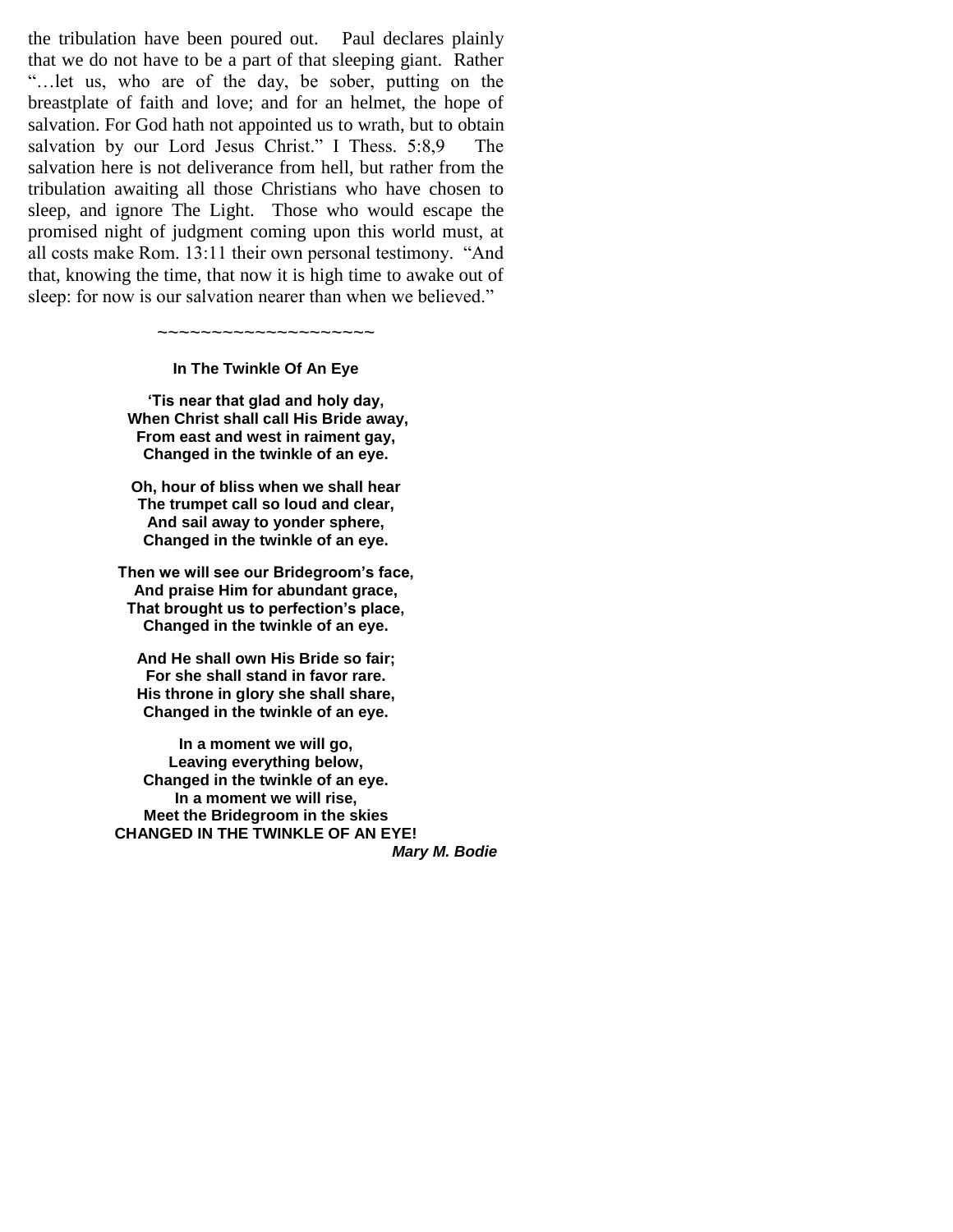## **HOPE**

#### *Walter S. Anderson*

## *"For we are saved by hope. But hope that is seen is not hope: For what a man seeth, why doth he yet hope for? But if we hope for that we see not, then do we with patience wait for it." - Romans 8:24-25***.**

The Scriptures give us the reason and substance of hope. Salvation is obtained by hope as a result of faith in God's grace. The sacrifice of Jesus Christ is the basis of all hope. We, in this age, were not eyewitnesses to the crucifixion, which occurred centuries ago, therefore, it is hope inspired by faith in the Word, that brings us the results. Faith gives evidence which could not be obtained through sight. It is always of God, and not of ourselves, to perform this.

"Now faith is the substance of things hoped for, the evidence of things not seen" - Hebrews 11:1. Since it is faith in the Word that gives us everything "hoped for," it remains certain, for God cannot deny Himself, nor His Word. We follow Abraham's example of a faith life, "who against hope believed in hope," When he had no evidence or reason to hope, he still believed. Faith gives us the confidence of God. Abraham was "fully persuaded that, what He had promised, he was able also to perform" - Romans 4:21. Such faith abounds in victory over all self-confidence and determination.

"For what a man seeth, why doth he yet hope for?" If it were possible for us to see the consummation of our faith in Christ Jesus, then there would be no need for hope. God is always schooling us to "live by faith." In this manner only, do we please God. When we believe that God is, and that He is a rewarder of them that diligently seek Him, we seek nothing from the law of commandments. "And the law is not of faith: but, the man that doeth them shall live in them" - Galatians 3:12. Law-keeping brings only self-righteousness, but the righteousness of God is given trough faith alone. We learn with sorrow that there is no hope in the law, but only dread and fear. What a pitiful way to live, when grace is so readily available for full overcoming!

Through the spiritual progress of faith, we come to the knowledge of "the Hope of Glory." Here is the abundance of Grace. "To whom God would make known what is the riches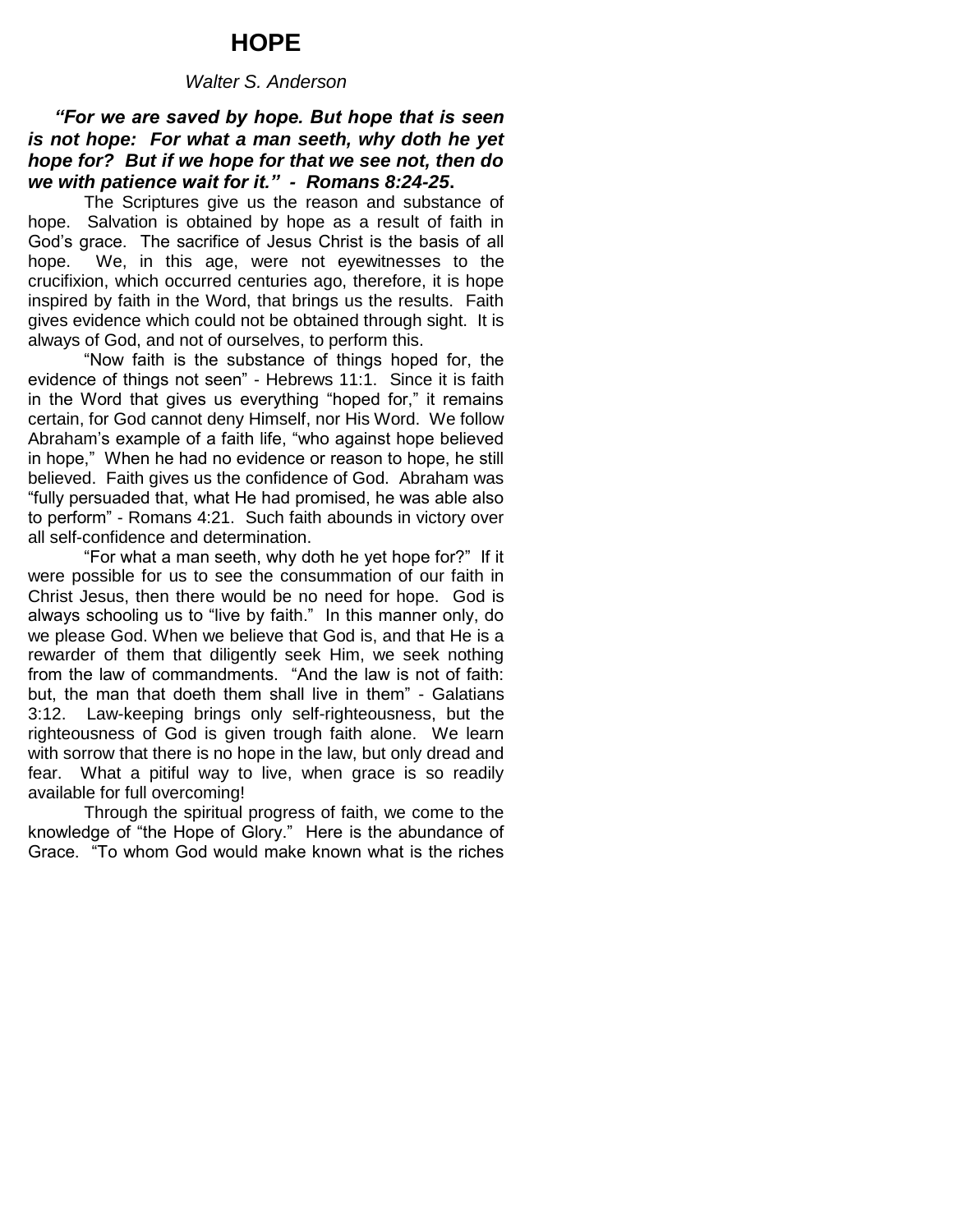of the glory of this mystery among the Gentiles: which is Christ in you the hope of glory" - Colossians 1:27. Who can comprehend these riches? "Glory" is the full expression of the Godhead. This, too, remains a mystery, except as we have faith in His grace. God has richly lavished His glory on believers during this age of grace. It is inconceivable and incomparable.

Romans 5:2 tells us that we can "rejoice in hope of the glory of God." This is not sight at all, but hope built upon faith. No work, human reasoning or commandments can obtain this priceless treasure. The fulfillment of Grace is Glory, and only the new creation can experience it.

Within this great mystery, the Bride of Christ makes her calling and election known in the glory of her one Husband, Christ Jesus. How wonderful is the transformation of grace into glory! It is "the Prize of the High Calling of God in Christ." It's excellency goes far beyond gold, silver and precious stones, for the reward thereof is love. We hear Christ saying to His Bride: "Thou art all fair, my Love; there is no spot in thee….Thou hast ravished my heart, my sister, my spouse; thou hast ravished my heart with one of thine eyes, with one chain of thy neck. How fair is thy love, my sister, my spouse! How much better is thy love than wine! And the smell of thine ointments than all spices" - Song of Solomon 4:7, 9, 10.

The Bride of Christ is never ashamed of her trials, because she is fully persuaded by the Holy Ghost of Christ's love for her. "And hope maketh not ashamed; because the love of God is shed abroad in our hearts by the Holy Ghost which is given unto us" - Romans 5:5. This hope of love will be fulfilled in the heavenly marriage. This is a great mystery, and comes to each heart by revelation. The great mystery is given in Ephesians 5:31- "For this cause shall a man leave his father and mother, and shall be joined unto his wife, and they two shall be one flesh." This was true with Adam and Eve, and it finds its completion in the highest spiritual realm of the new creation.

In true interpretation of the Scriptures, there are several keys given as leads to other verses. "Knowing this first, that no prophecy of the Scripture is of any private interpretation" - II Peter 1:20. By this verse, we understand that no Scripture can be fully interpreted by itself. Other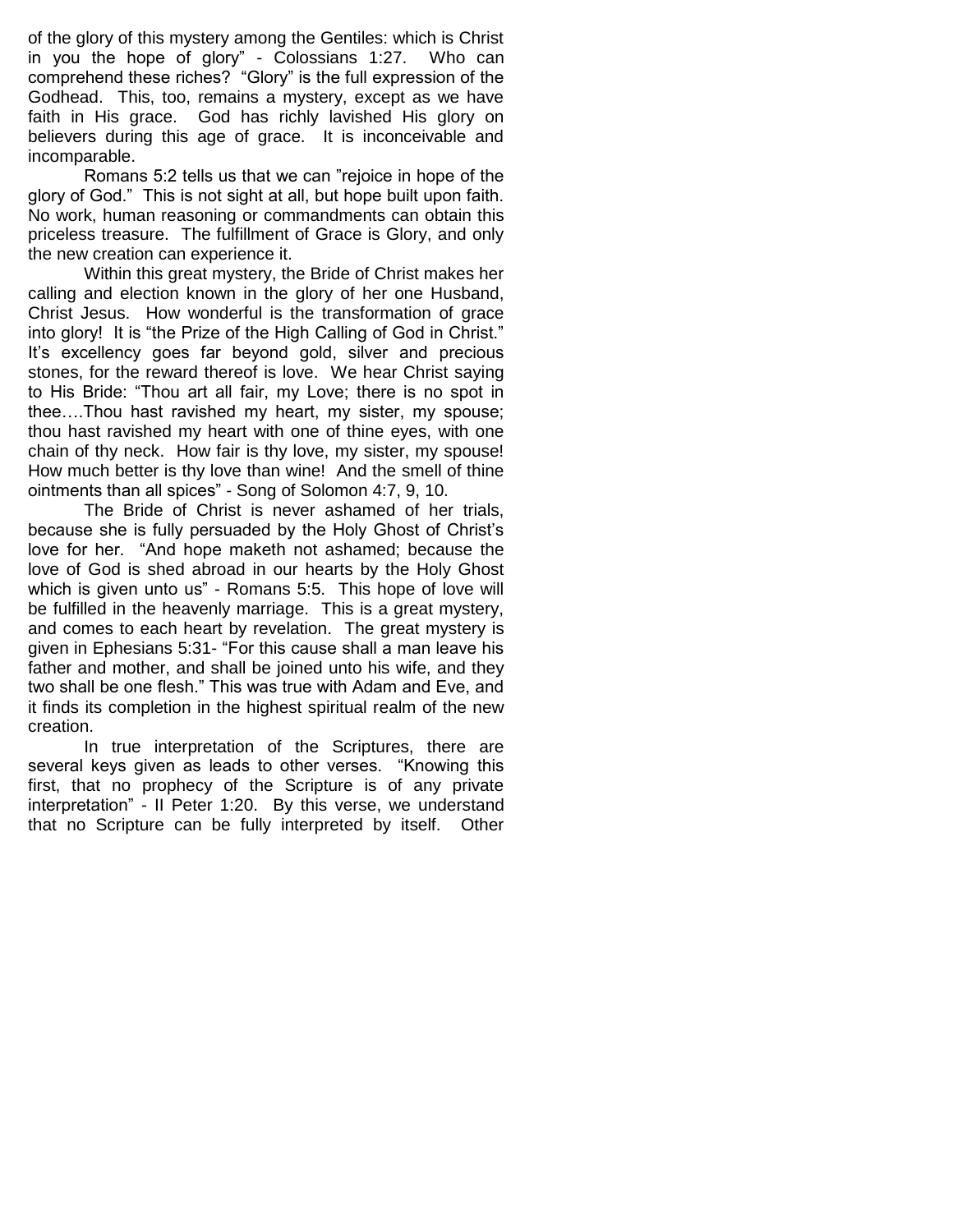verses can be brought together and add much more light to the subject.

An example of this is found in Ephesians 5:31, in this phrase, "For this cause." This is a link to the first marriage, that of Adam and Eve - Genesis 2:24. "Therefore shall a man leave his father and mother, and shall cleave unto his wife and they shall be one flesh." The natural creation reflects the spiritual, heavenly, invisible new creation. These are two witnesses that agree for competent testimony,

There is also found a definite link between Adam and Eve. This is the rib, "And the rib which the Lord God had taken from man, made he a woman, and brought her unto the man"- Genesis 2:22. All true believers accept that the rib taken from Adam was built into Eve. So, on this firm ground of the natural, it remains just as true in the spiritual counterpart. Out of the new creation, a rib will be taken and built into The Woman.

The Rib, taken out of the Body of Christ (figured by Adam's body), is all of grace. It is God's election. It is God, the Father's choice that a Bride be made for the "Last Adam", Jesus Christ. This "fairest of women" is "all glorious within," because she is the glory of grace. She is in the Image of her Husband, Christ Jesus. She will find the riches of God's glory, which are hid with Christ in God. "For ye are dead, and your life is hid with Christ in God" - Colossians 3:3. This is resurrection life, out from among the dead ones! She will be God's accomplishment, "His workmanship created in Christ Jesus." This amazing transformation of grace is accomplished in experiencing our death, burial and resurrection with Christ.

What can compare to this excellency of grace? This is God's Glory, revealed in His Beloved Son Christ Jesus and His Bride. This is the HOPE that maketh not ashamed. The wonder working power of God is GRACE, which has the power to transfigure us from one glory to another, until He can say: "Thou art all fair, my Love; there is no spot in thee!"

#### $\sim$ ~~~~~~~

\* To ignore an insult is the true test of moral courage.

\* A cynic believes other people are as bad as he is.

\* The bridge you burn now may be the one you later need to cross.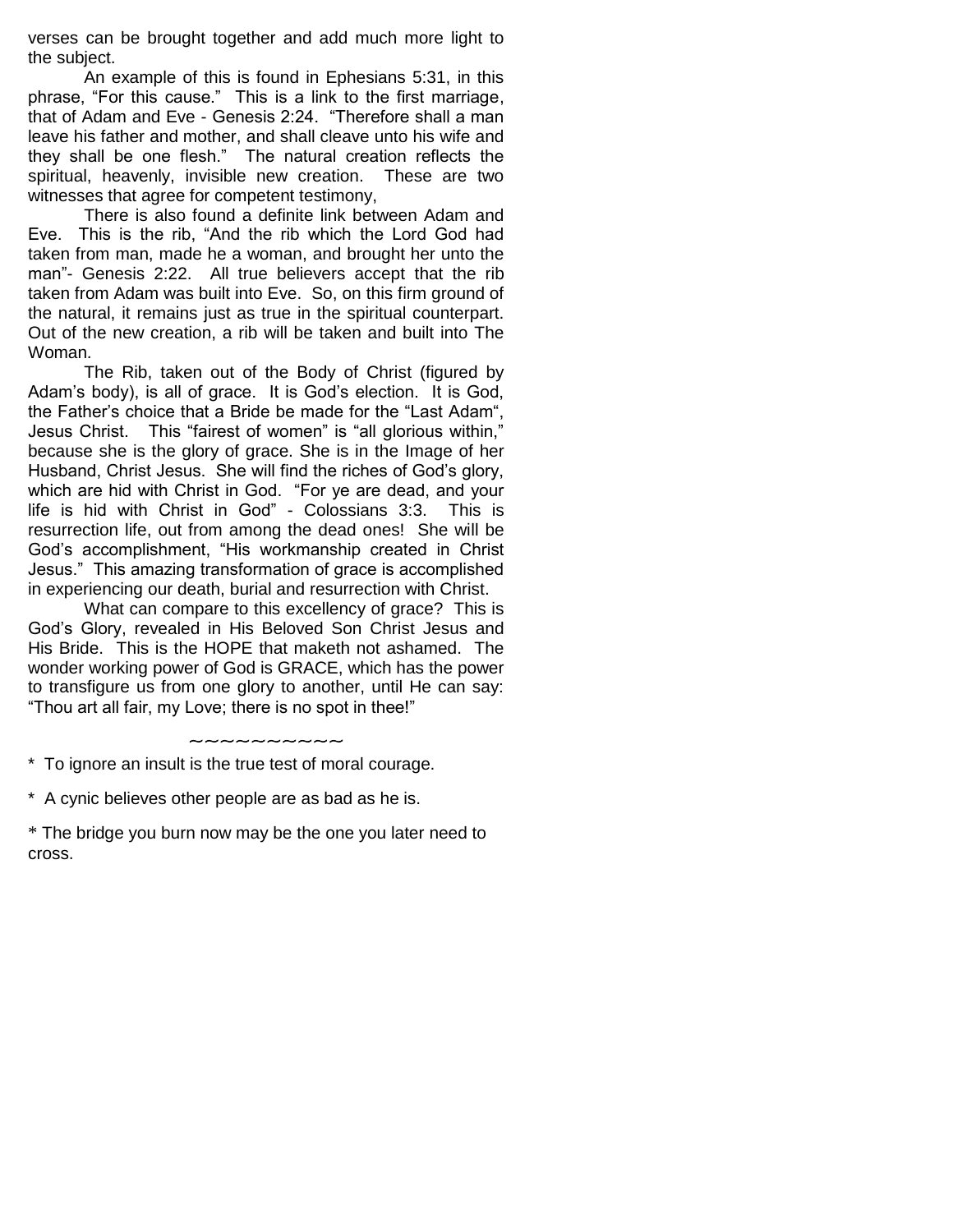

### Rob Hawkins

Growing up as a child in the Tabernacle Assembly in Kansas City, I own a few burnished memories from Fellowship Meetings past. Overfilled parking lots with out of state license plates. Wondrous smells from the kitchen wafting up into the sanctuary. Putting out folding chairs to seat all the worshippers, and loud & thunderous altar services. Memories of fellowship meetings permeated with Love. What a thrill to now say, every one of those images was duplicated over this past Labor Day weekend.

But I am very fond of one particular memory. I remembered what it sounds like when a large company of Grace saints opens up the Grace and Glory Carol's Songbook. Oh Brother Copley! How God worked through this willing vessel. Not at all comfortable with the oft unscriptural hymn book's of that day, God answered his heart's long desiring prayer: an ability to write and compose music. I am sure he knew from experience that if the idea of publishing a songbook was ever going to work, God would have to enable him to take the lead. And just like the magazine, the many tracts, the tent campaigns and the erection of a church building, God did enable.

This year"s Labor Day Fellowship Meeting was a celebration of that faithfulness. I can say now, I had no idea, at all, what goes into hosting a Fellowship Meeting. Why should I? I've never been a part of such an effort. But as Kenney `Double Portion' Doss brought to our attention during the Sunday night testimony meeting, "There are no useless members in the Body of Christ," and that most certainly explains the enormous success of this recent gathering.

I remember it was a Wednesday night prayer meeting, shortly after returning from the summer youth camp in Denver, that Sister Carol Totten wondered if it was too early to start praying for the Labor Day Fellowship meeting, and of course, we all agreed it was not. I am sure it had been on many hearts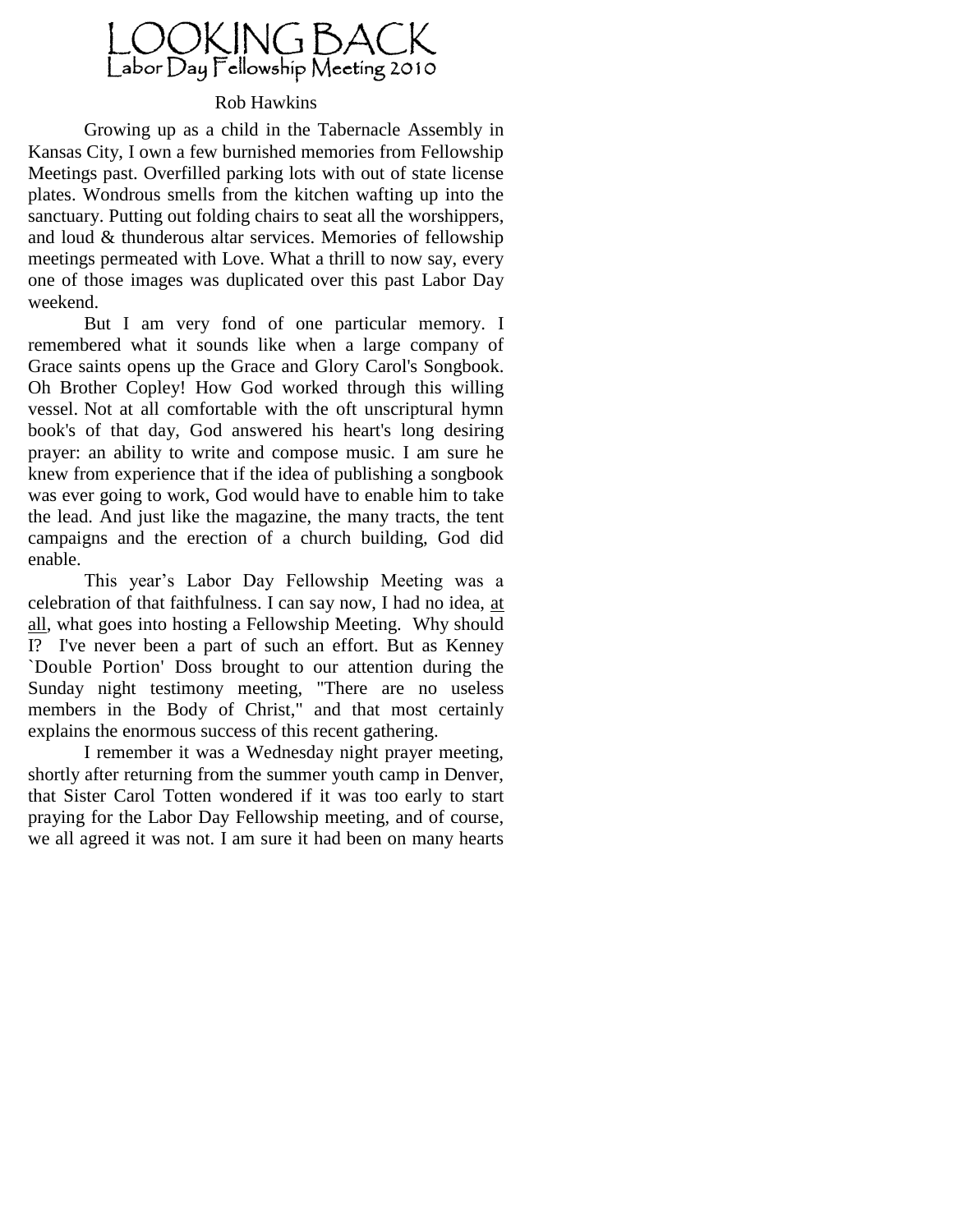already, but it became a staple of our Wednesday nights. Every week, as different ones led out in prayer, we would ask God to guide every step towards the preparation of this year's Labor Day meetings.

Time marched on and that prayer included many details. All the particulars like helpers, food, lodging, transportation, weather, and music. It also came to include the preparation of a print shop and a classroom and relocating Brother Smith's oil painting and finding just the right light to hang above it.

Next came a lethal lightning strike to the Church's exterior sign, followed by our organ giving up the ghost. Every challenge was met, but just as important, we continually prayed for the preparation of hearts. We prayed for the preparation of many to come as well as receive. The Holy Spirit did not disappoint. I believe he was dispatched the moment our petition was received by our Lord at the right hand of God.

I will never forget the weekend, for every day brought unique "moments." Driving up Saturday and Sunday morning and having to park in the street, was one of many. Seeing Esther Manning with three of her daughter's, Raymond Brown belting out, "I'm *going up, up, up, I'm going up,'* while traversing the stairs from the basement, Paulette and Dave Albrecht with Tim Smith singing, "It *will be worth* it all", and all the coffee and conversation groups that formed in the basement all weekend were highlights for me.

There was, however, a particular moment. A precious snap shot of time that confirmed everything and swelled my heart to bursting. It was the very last service, Sunday night about 7 p.m. The congregational song was beginning and we were standing again, making a joyful noise to the Lord. One by one, people began to come through the door to the sanctuary, filling the pews. Some coffee stragglers and kitchen workers mostly, but than a well dressed Brother walked by, straightening his tie, and singing along as he walked. It was Brother Jesse from Denver, who would be giving his second closing sermon in two nights. I could tell by his face he was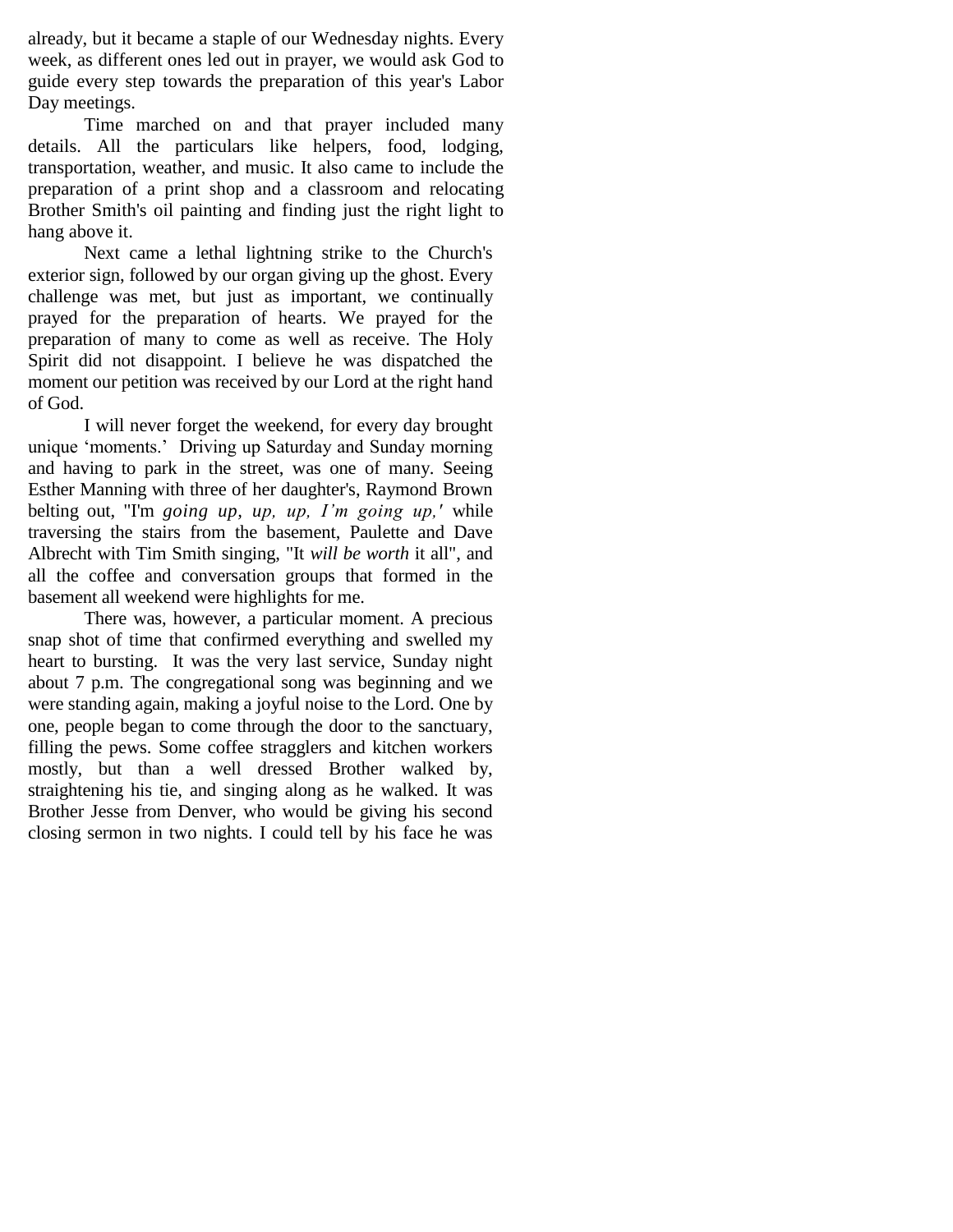joyfully aware of the Holy Spirit's presence once again, and I felt the lump in my throat.

It was because of all these individuals who stayed to the end. Earlier I had spotted Brother Ken Gies, who left after Saturday night's service, (with some frozen custard I'm told) to give out the word to his congregation in Burlingame, Kansas on Sunday morning. He had returned to be a part of a group that wanted more. More of God's word. More precious songs from the Grace and Glory. More fellowship. More from the Holy Spirit.

That night we had another glorious worship service at the altar. Many were filled with the spirit, and I can once again say, so was I. It had been a long, long time. Camp Joy Haven, as a child. I did not ask anyone to confirm it, nor was I told, but I know. It was a very intimate and personal experience, and isn't that just what God intended when he gave us the gift of speaking in tongues? We are the closest we can possibly be, I believe, when we utter praise that only One can know.

I remember being wonderfully aware that I was speaking another language. I was so initially taken aback by this wonderful phenomena, that I tried to hold onto it. To control it. But that of course is not how it works, and not too long after, I was once again worshiping in my own tongue. I was satisfied. I wanted more, but I was satisfied. I got up, but sat near the altar in a pew. After a while, I remembered that I had been running the camera for the services so I made my way to the back. No one, it seemed, had wanted to leave. The room was still full with fellowship in the aisles, in the pews, in the corner's and to the back, and of course down at the altar. I just decided to let the camera continue to record. It was the service, after the service, and it had meant so much to so many people.

When I was asked to write a summation story on the 100 years of Grace and Glory Fellowship Meeting, I thought about bringing out some of the precious truth's that came from all the inspired ministers, or the incredible music that was heard, but after all, I did record all of it. So, if you want to relive the weekend, or see it for the first time, we ask only for a suggested free-will offering of .... Time. As with all the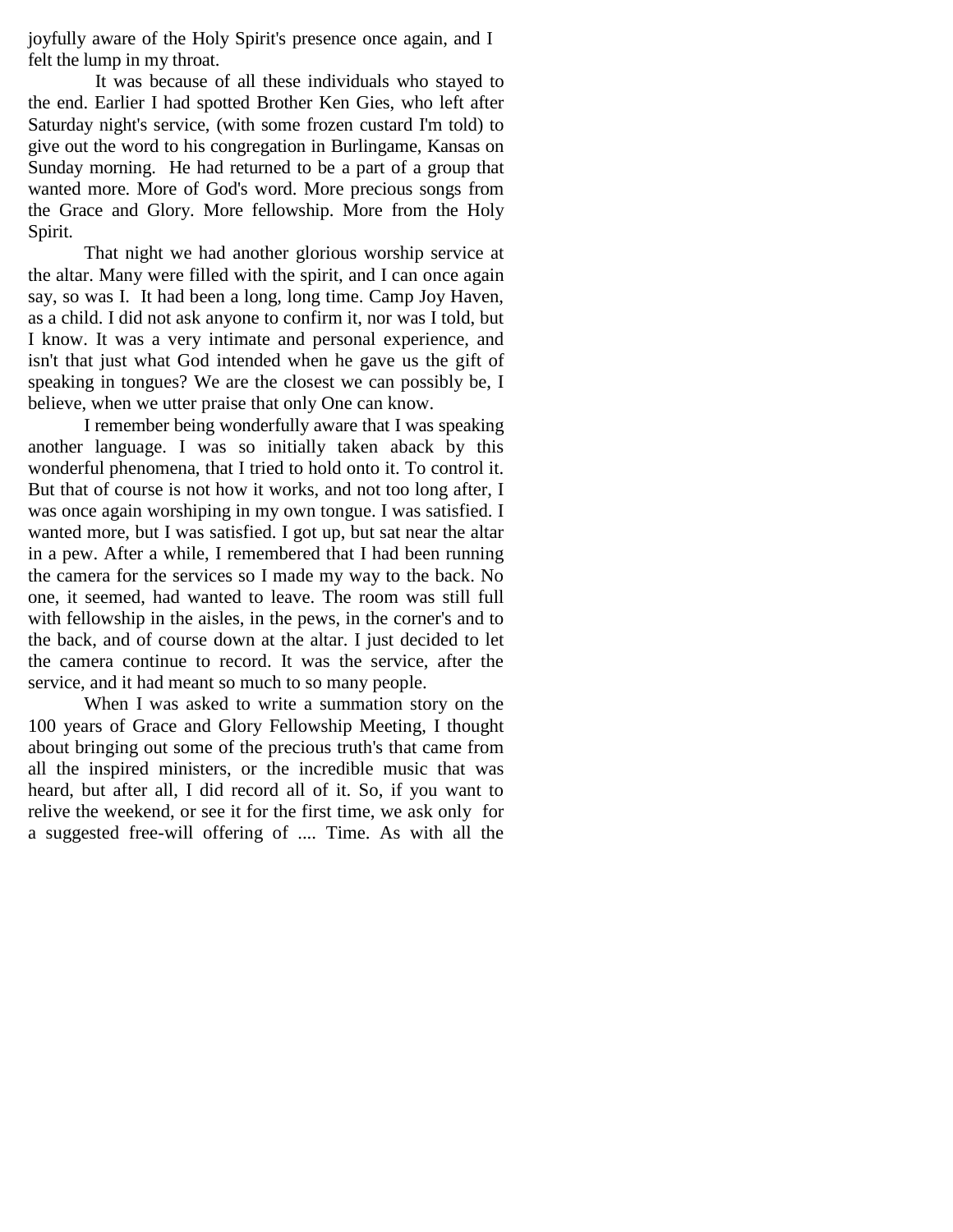resources of the Grace and Glory Corn Crib, the school and the magazine itself, the zeal continues to spread this message.

 So call or write for a DVD of the weekend. I do apologize for the late start on the Saturday morning service. (I was bringing in some chairs) But as you will hear and see, Brother Roy Clark did an amazing job stepping in at the last minute to conduct the proceedings and deliver our first message of the weekend. As far as the camera work goes, I am still learning my button technique, (except for Sister Keys message, I never even tried to keep up with her), but it isn't hard to tell, this woman loves her Lord and Savior.

God Bless until we all meet again, here if not in the air.

Got a 'moment' of your own? Moments? Let us know. We love to get mail! **Grace and Glory P.O. Box 831 Grandview, Missouri 64030**

# GUARDED MIND

I dallied with a doubtful thought; "what harm can be," said I, "in merely thinking of a thing and letting it pass by?" But ere I was aware, that thought had entered in my heart, And firmly there ensconced itself, refusing to depart. Anon it to a monster grew, it bound me foot and hand, And in the kingdom of my mind established its command.

My will a helpless captive lay, I -- powerless to be freed -- But for my God's delivering grace, had hopeless been indeed! My Lord and Master, guard I pray, the portals of my mind; Grant that no soul-defiling shaft may easy entrance find! But let the lovely things and true, the things of good report, Where virtue is, or any praise, mold my most inward thought. --- Author unknown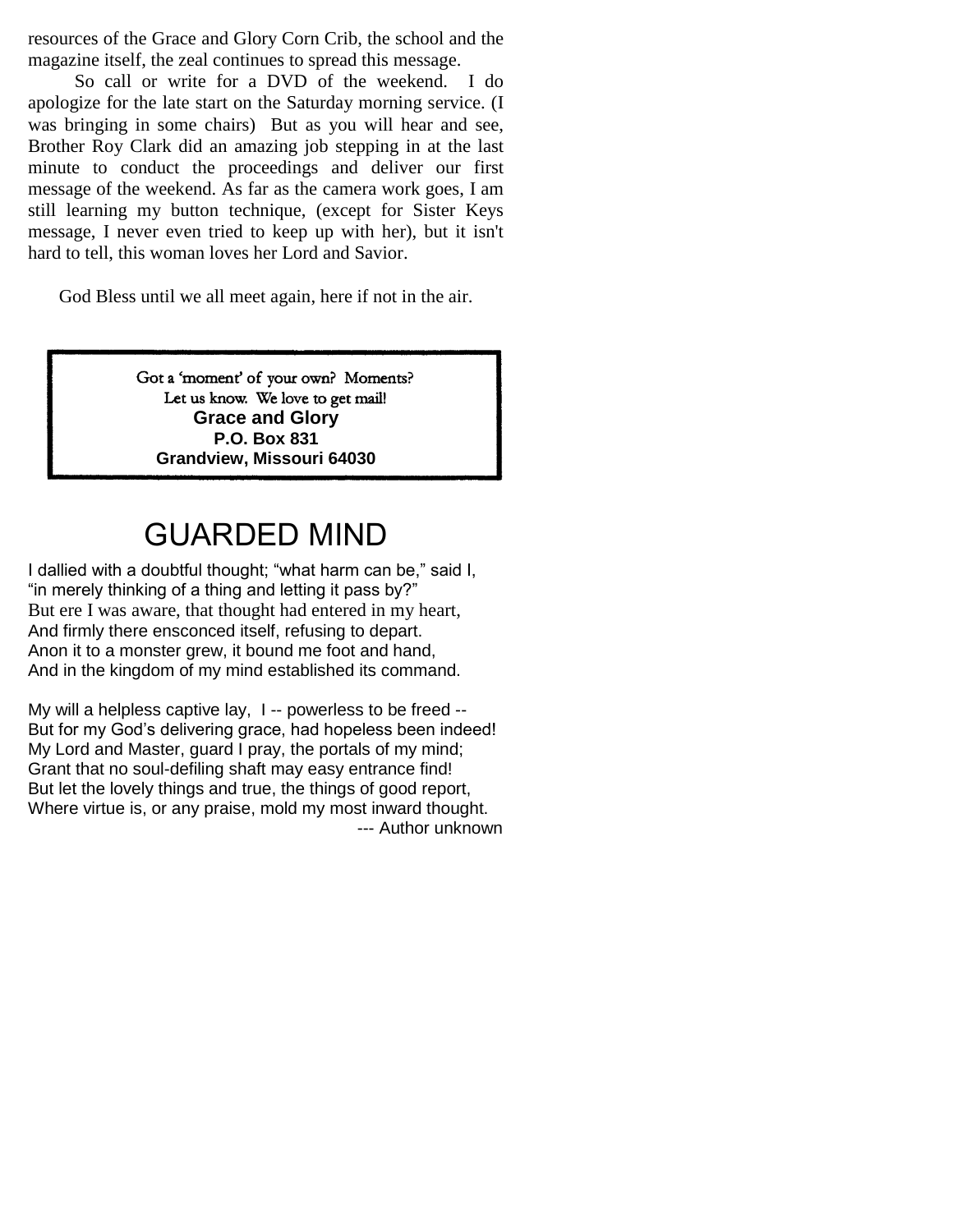#### **My Redeemer**

Author-Philip P. Bliss, 1838-1876 *Composer-James* McGranahan,1840- 1907 *Meter-87.87* with Chorus

A shocking train accident caused the untimely death of Philip P. Bliss when he was only thirty-eight years of age. He had visited his old childhood home in Rome, Pennsylvania, at Christmas time in 1876, and was returning to Chicago in company with his wife when a railroad bridge near Ashtabula, Ohio, collapsed. The train plunged into a ravine, sixty feet below, where it caught fire, and one hundred passengers perished miserably. Bliss survived the fall and escaped through a window. However, he returned to the wreckage in an attempt to rescue his wife and in so doing perished with her in the fire.

This hymn text by P. P. Bliss was found in his trunk, which had escaped damage in the accident. The tune was composed by James McGranahan shortly after Bliss's death, while McGranahan was in Chicago considering Major Whittle's invitation to replace Bliss as Whittle's song leader in his future evangelistic endeavors. The hymn had a great spiritual impact when it was first introduced to a large tabernacle audience in Chicago as Major Whittle related how the text had been found among Bliss's belongings. He told how James McGranahan had composed the music for this text and how that this musician would now continue the work begun by Bliss.

The hymn first appeared in print in 1877 in *Welcome Tidings,* a new collection for Sunday schools, compiled by Robert Lowry, Wm. H. Doane, and Ira D. Sankey.

Taken from "101 Hymn Stories," Copyright © 1982 by Kenneth W. Osbeck. Published by Kregel Publications, Grand Rapids, MI. Used by permission of the publisher. All rights reserved.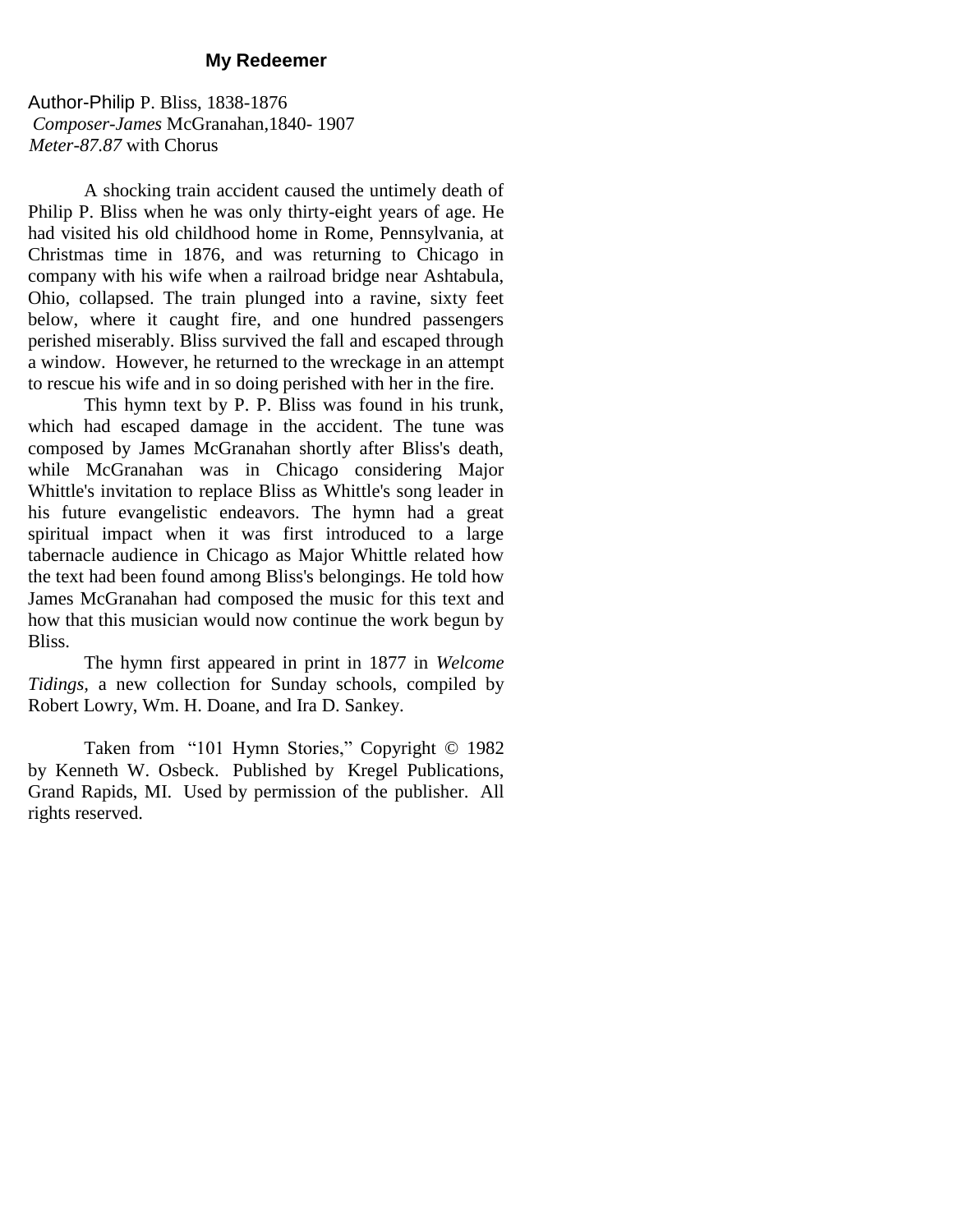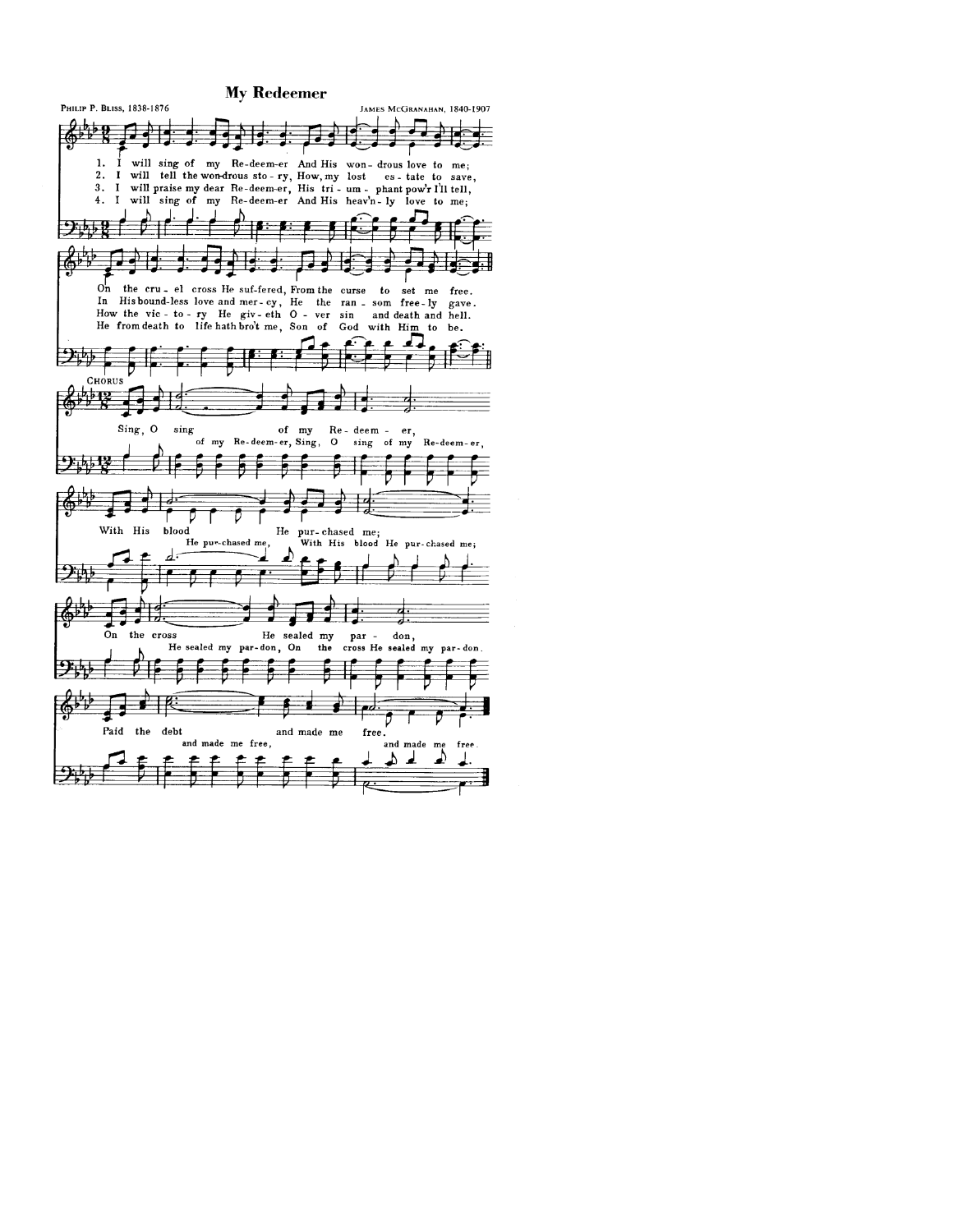. From the Editor

"Give us this day our daily bread." Matt. 6:11.

This is but one strain of the pattern prayer Jesus outlines for His disciples, after they had said to Him, "teach us to pray." This prayer is often erroneously designated "The Lord"s Prayer" which is actually found in John 17. The pattern prayer here in our text is exactly that -- a pattern wherein Jesus beautifully outlines several principles of prayer. It is not, as some seem to think today, some magical incantation to be repeated verbatim in order to get God"s attention. "Our Father expresses a new intimate and close relationship with the very God of the Universe, Who was often held at a distance in the Old Testament. "Hallowed be thy name…" conveys the thought that prayer is primarily to glorify Him, rather than simply presenting a forum for men to ask or often demand what they want. "Thy kingdom come, thy will be done.." is indicative of the fact that God is Sovereign over all, and we are but subjects in that kingdom. The prayer of those subjects must be that His Will, rather than our desire, must take precedent over all. Then we come to the strain quoted above, which gives us much insight into our lives today. "Give..." tells us that any blessing is indeed a gift of Divine Grace. No man can claim blessing on the basis of his own merit, nor can any man demand of Him thinking that God "owes" him some reward, due to his own works or conduct. Next we must be concerned with "this day" indicating certain urgency and need for this present hour. It expresses our faith in both His ability and willingness to care for His Own in their hour of need, a testimony, that we depend on Him daily, rather than all the "reserves" we might muster. "This day" also brings forth the thought of constancy, and scripture is filled with such daily provision. "Blessed be the Lord, who **daily** loadeth us with benefits…" Psa. 69:19 Lamentations 3:22,23 reveals that His mercies "are renewed every morning…" while Deut. 33:25 promises "…as thy days, so shall thy strength be…"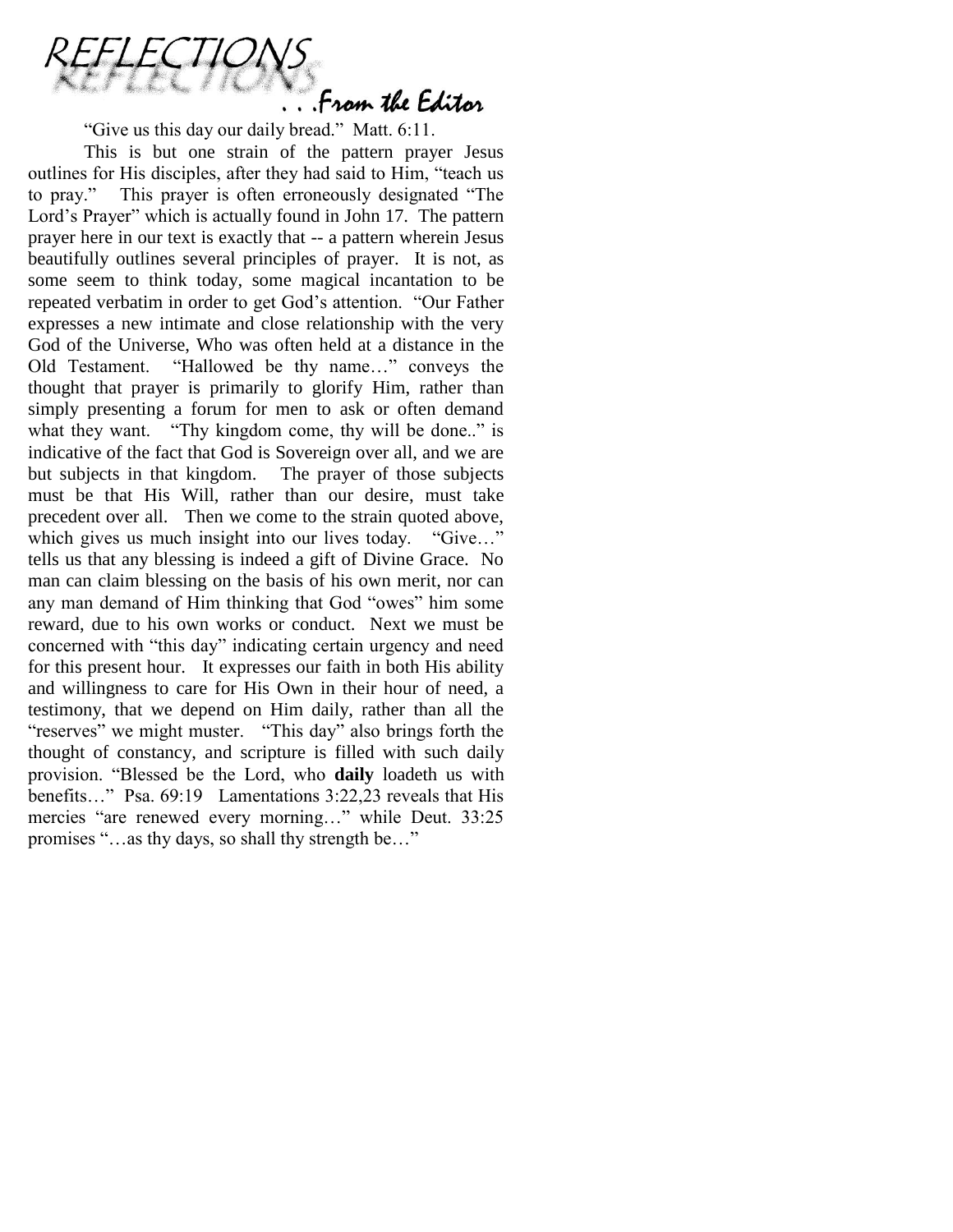God also illustrates this daily trust in providing manna to Israel. "Then said the LORD unto Moses, Behold, I will rain bread from heaven for you; and the people shall go out and gather a certain rate every day, that I may prove them, whether they will walk in my law, or no." Ex. 16:4 We shall not list all of them here, but there are actually 8 governing principles, defining the way Israel was to handle the manna, and those same principles apply to money. This verse proclaims that it is from heaven and is especially typical of Christ the True Bread from Heaven. John 6. It was to be gathered at a daily rate, meaning that asking Him for our daily bread indicates a constant daily requirement of feeding on Christ.

"This day" of receiving such bread is also connected very closely with rest, as Israel was to gather two days worth of manna on the sixth day that they might rest on the seventh. Such a rest is a glorious privilege, but it is also mandatory if we would get the full impact of our daily bread. "….To day, after so long a time; as it is said, To day if ye will hear his voice, harden not your hearts." Heb. 4:7 Hebrews 3 and 4 both enlarge on the "rest" that Israel failed to appropriate in the land of Canaan. They did not heed the admonition of hearing His voice "to day." Some might think if they do not ask for their "daily bread" it will be of no consequence or they just will not get what they could have had. That is true, but Heb. 3:15 shouts loudly that it is much more serious than that. "While it is said, To day if ye will hear his voice, harden not your hearts, as in the provocation." Refusing to believe God for that rest wherein we receive the fullness of our daily bread, in the natural or spiritual realms is in fact a very serious matter of provoking God. So let us boldly pray unto our Heavenly Father, "Give us this day our daily bread."

GH

Both CDs and DVDs of the Labor Day Meetings are available, and may be ordered at P.O. Box 831, Grandview, Mo. 64030. We also have a series on "Headship" available which defines the roles, of both natural and spiritual marriage.

*~~~~~~~~~~~~~*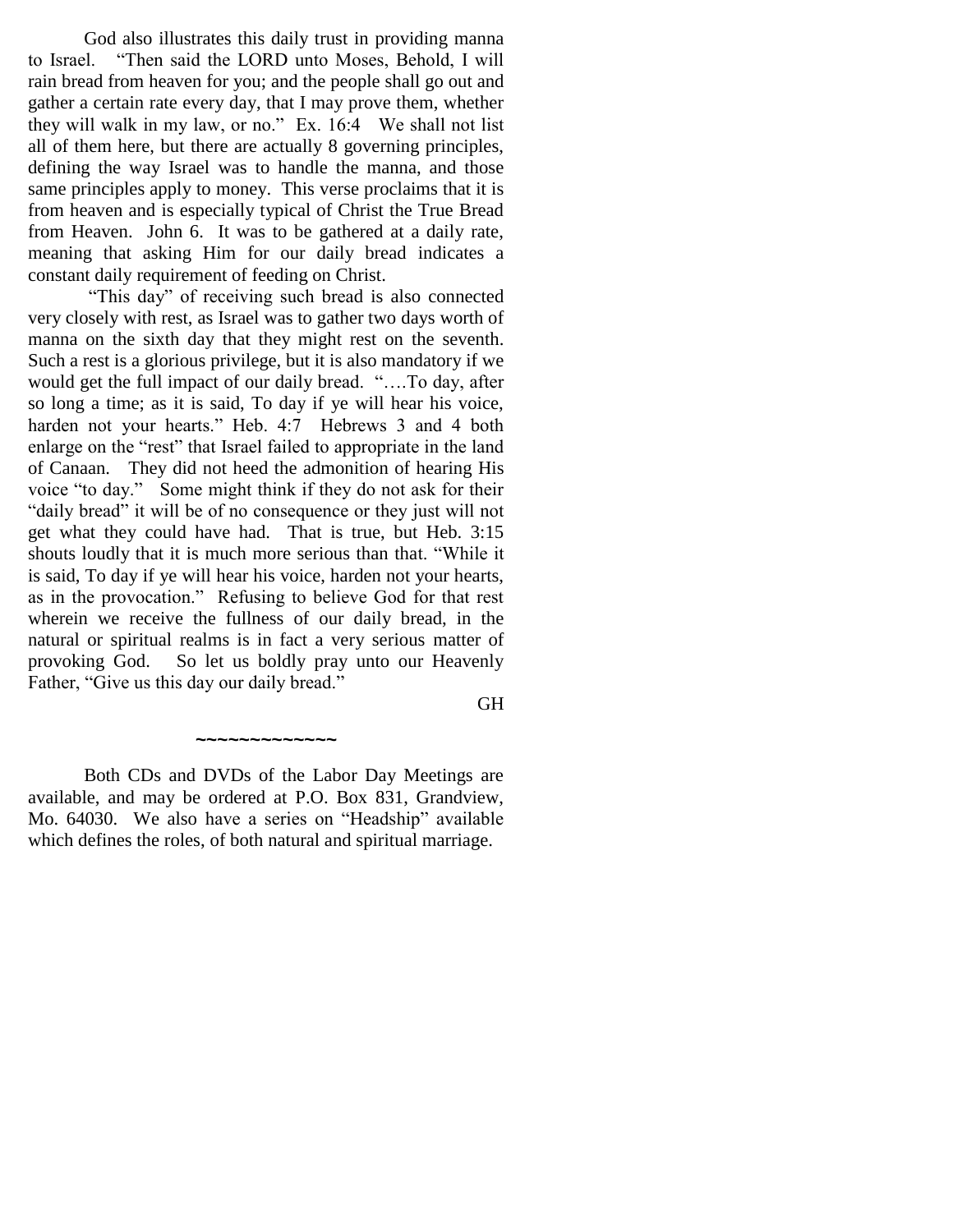## THE POWER OF FAITH

#### Mary M. Bodie

*"YE HAVE HEARD OF THE PATIENCE OF JOB, AND HAVE SEEN THE END OF THE LORD; THAT THE LORD IS VERY PITIFUL, AND OF TENDER MERCY" - James 5:11*

*"ELIAS (ELIJAH) WAS A MAN SUBJECT TO LIKE PASSIONS AS WE ARE, AND HE PRAYED EARNESTLY THAT IT MIGHT NOT RAIN; AND IT RAINED NOT……AND HE PRAYED AGAIN, AND THE HEAVEN GAVE RAIN, AND THE EARTH BROUGHT FORTH HER FRUIT" - James 5:17,18.*

James is proclaiming the power of faith in this chapter of his little letter. In fact, James is emphasizing different phases of faith, throughout this epistle. He teaches that faith is the victory in every part of the Christian life.

In the first chapter, faith is upheld as the sole sustaining asset in the trial which besets every believer. The second chapter suggests it as the only way of good works. Chapter three declares it as the way of victory. Chapter four tells us that it is the way of dependence upon God. Chapter five affirms it as the way of power - power to endure, power to do. Faith is the prominent theme of the letter.

To prove his case, James, at the close of his discourse, brings on the scene two of the striking examples of faith from the Old Testament. One on the line of endurance, the other of doing. They witness to the truth of his statements as to the preeminence of faith. These men teach that faith was always the way of spiritual power, even agreeing with James that there is no other means of pleasing God than by faith. Men never had salvation or prestige or honor with Him, otherwise than by believing Him.

Job, the oldest writer of the Bible, is the first witness that James calls on the scene to back up his argument as to the power of faith. He lived previous to Moses and Sinai. All authorities agree that his book is the oldest among the sixtysix of the Bible, because there is not one reference to Abraham and his family, the Law, or the Lawgiver - Moses. This would be impossible in a book of such a vast discussion of facts upon the problem of life if these characters were known at the time.

According to James, Job occupies a unique place on the program of the ages; and testifies among God's worthies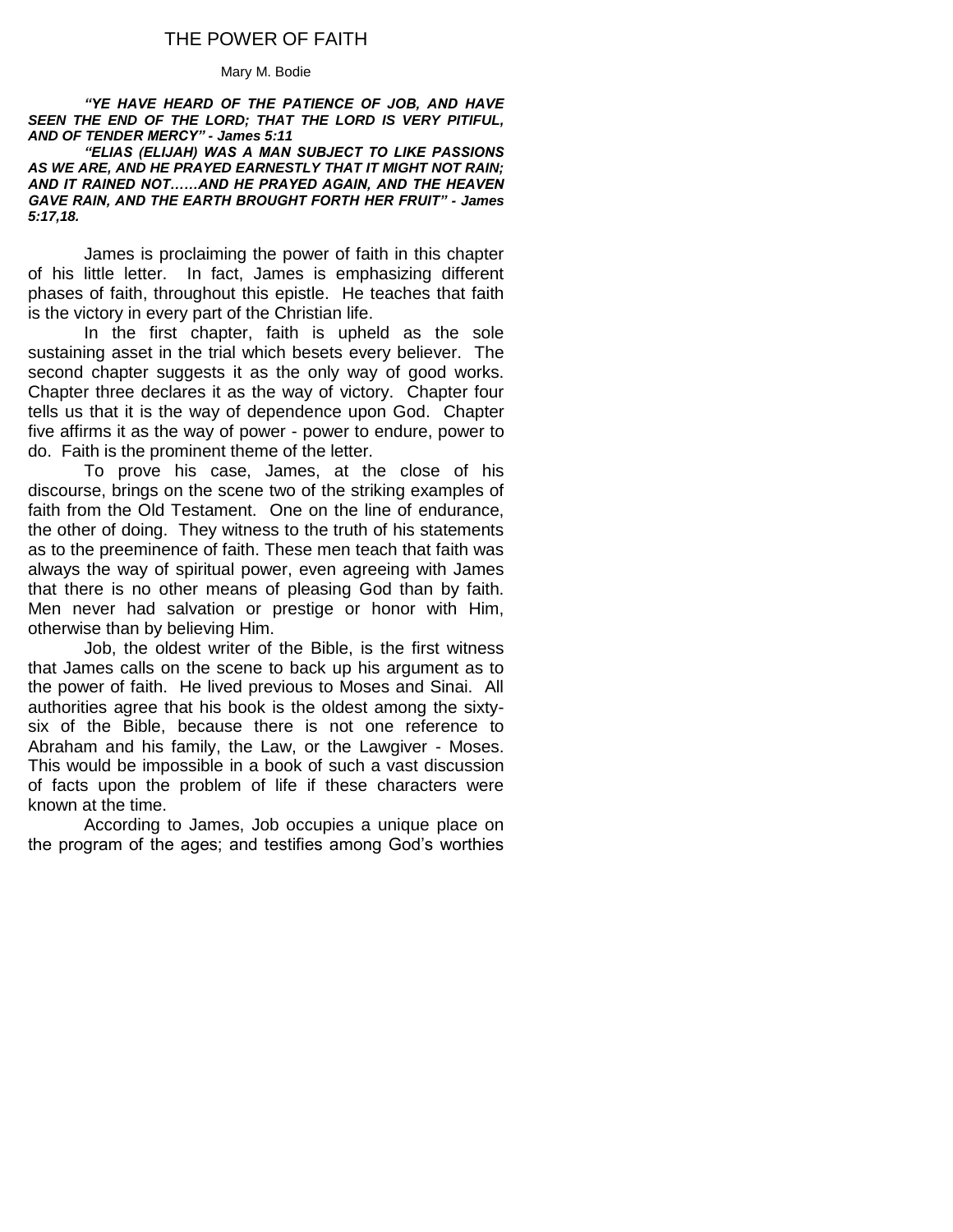to the power of faith, and in a peculiar sense - its power to endure. He stands forth as the illustration of its might in this way, making men patient in all matters; whether these be in circumstances, afflictions, bereavements, or the uttermost of physical pain. The power of faith to endure is stupendous, as manifested in a yielded life, as Job testifies.

The Patriarch did nor at first understand the wherefore of the trial, not the reason of the multitude of sorrows which came upon him. He did not know that, through these tribulations, he was to be the synonym of patience to all men throughout the ages; not that he was the type , the witness, the striking figure of faith's power to stand the greatest sufferings, the most intense pain, with never a murmur against God; though he bewailed his fate and his misfortune in possessing three such friends as Eliphaz, Bildad, and Zophar.

Job received all of his trials from the hand of God, not from Satan. His wife could not understand the reason of them. She blamed God in allowing them to so suffer; for she was also in anguish at the loss of children and fortune of every kind. She urged Job to curse God and die - Job 2:9. His friends blamed him declaring that he was chastened of the Lord for some wicked way in him. Hardness, cruelty, censure, and criticism for Job are found in their words. They had no sympathy nor comfort for the patient suffering man. They did not understand, even as the majority of folk today, why the godly suffer. In fact this is the problem of the book. Job gives the answer himself. He declares that all his sufferings were allowed of God, that he might be tried. He was to be purified thereby, as he tells us, "When He hath tried me, I shall come forth as gold" - Job 23:10. Notice that he acknowledges the Lord in everything.

Job was a marvelous man of faith and practical righteousness. He was an example to all men of his day. If he had not been of this caliber - able to stand such terrific trials, and justify God in all of His ways with him - he would not have been thus tested. The hedge which was around him would not have been removed. The Lord would not have let Satan get at Job, if He was not sure that this man of faith would not fail.- Job 1:12. God knows His men. Some are able to stand in any place and under all circumstances. The new man in them is developed that they can hold fast in the darkest night, believing God in the most pronounced trial; while others fail in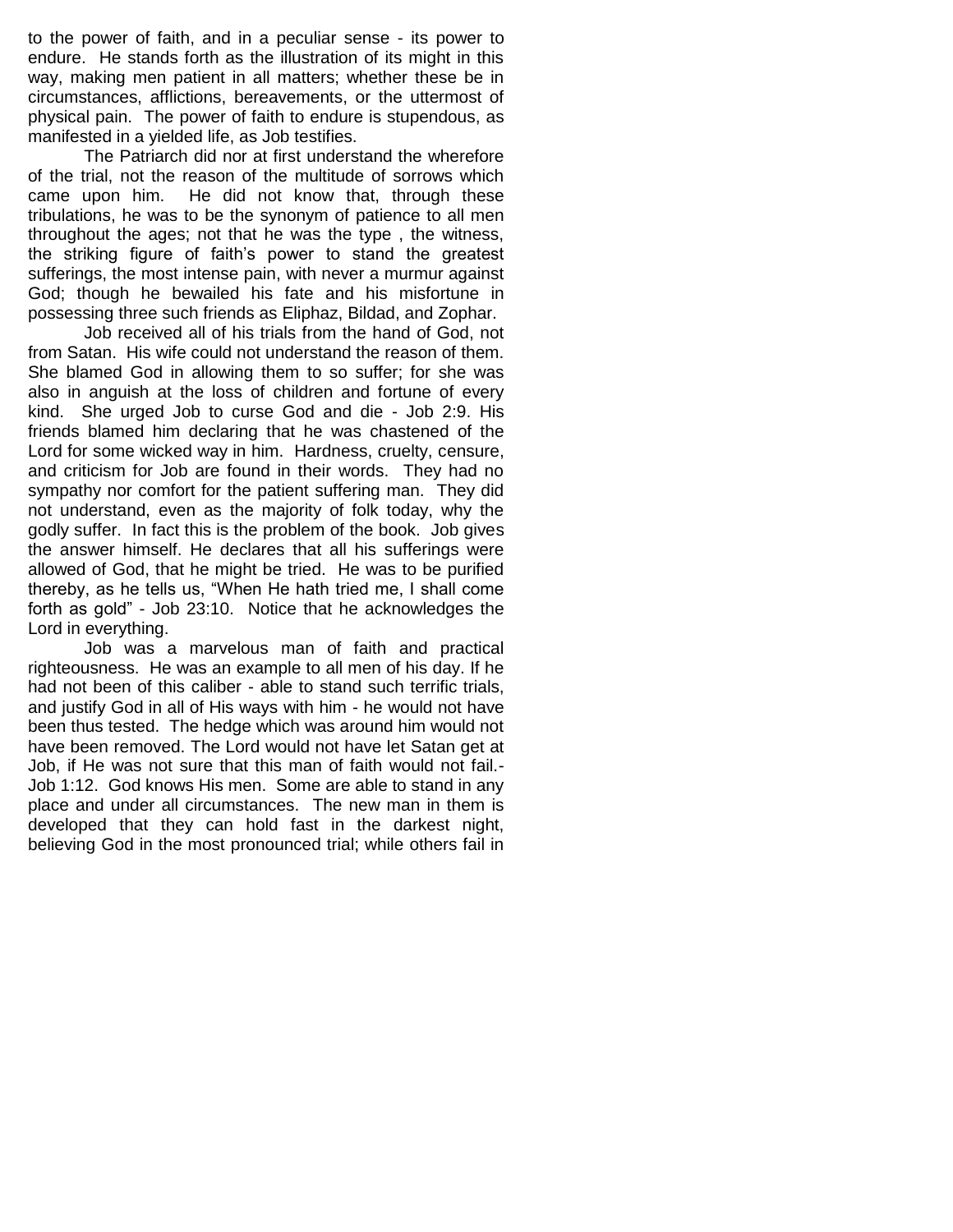a little test. The new man in them is so immature that they need to be coddled continually to keep them going on in any measure. Their faith is so little, that it will not stand any strain put upon it. Therefore they are seldom tested; and they generally, like Job's comforters, judge those who are so tried.

We say, it is a privilege, an honor, to be allowed to suffer to the uttermost in the will of God. It is a sign that God can trust us, and that we will be faithful in any place. Trials, thus allowed, purify us. They deliver us from the dross which is a part of all of us, until it is burned off in the furnace of affliction. The trial of our faith works good for us. We are kept down at the feet of the Lord, humbled and little, made to cry mightily, exercised in the very depths of our being, as the waters of woe overwhelm our soul. We are thus broken and contrite in the hands of the Lord, not murmuring not complaining at His ways with us. We prove the Word of God and He proves our faith , at the same time.

Job, as James declares, witnesses to this fact. He endured because he had faith. It held him steady amid the taunts of friends and foes. "He endured, as seeing Him who is invisible" - Hebrews 11:27.

Elijah is the second man to be called from the Old testament record, to prove the power of faith. The mighty prophet steps up and takes the chair, and testifies by his works to its might. He shows the force of faith in the way of doing, not enduring; though he did not come short on this line either. But his strong point was performing. And James emphasizes the fact that he was a man like all other men, weak and fallible. His strength was not in himself, but in his faith in God. He believed Him, and thus his name has become the synonym of power to do.

James declares that he prayed earnestly. Ah, this tells the story of his might. He was dependent upon God. He went down before the Creator in weakness and need. Israel, his people, were departing from God. Ahab and Jezebel, worshippers of Baal, were on the throne - a wicked pair; and the people were following in their steps.

The prophet's heart was broken. He was despairing. They refused to listen to the words of Jehovah, the true and living God. He knew something startling and destructive must happen to awaken them. He called on the Lord to send judgment upon His people. He prayed that it might not rain for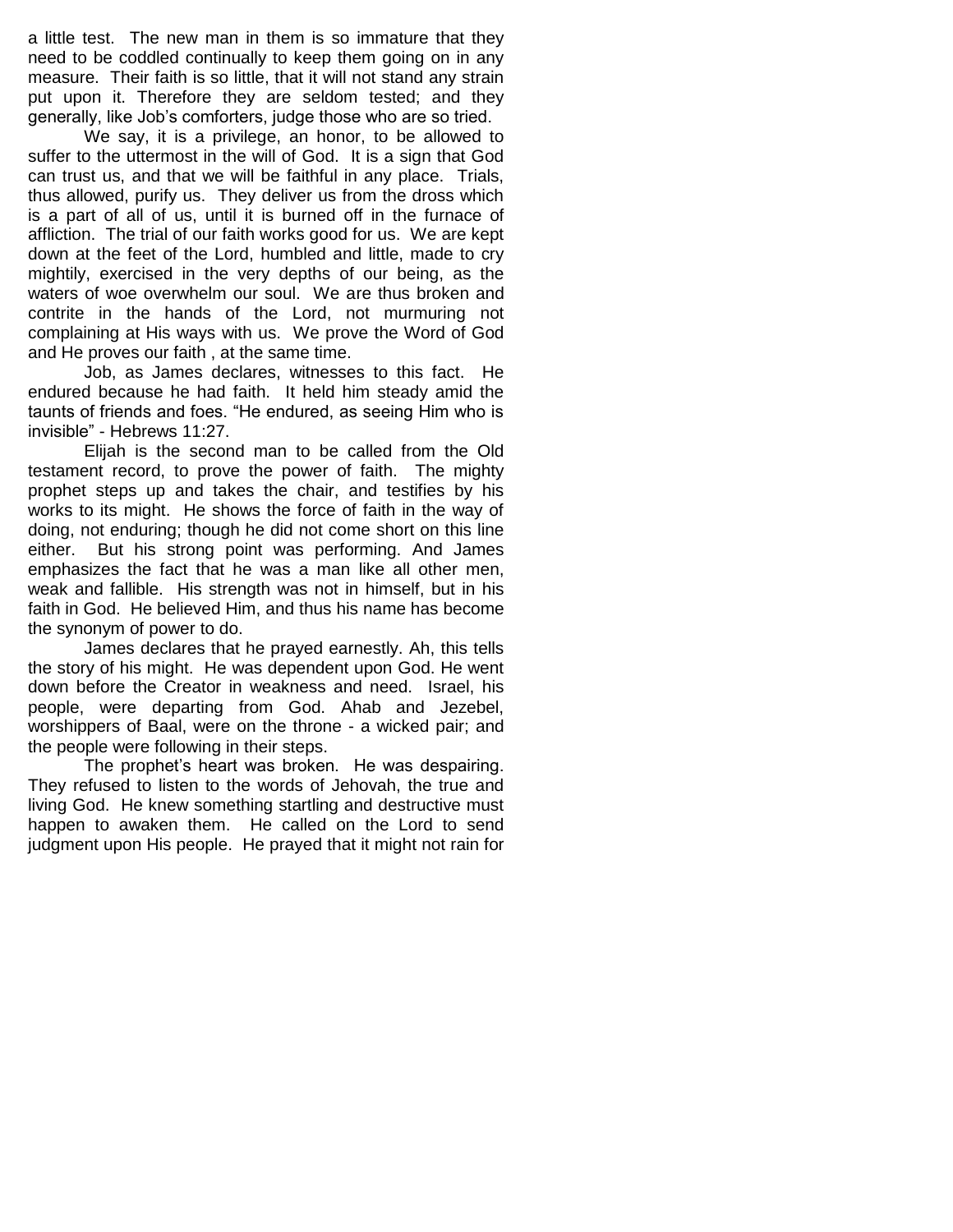three years. He even set the time limit, knowing that a drought of such length would ensure a famine which would bring them to their senses.

God heard Elijah's prayer. It was in the will of God and for His glory. The prophet had the mind of the Spirit, in thus petitioning the Lord. His prayer was not born of his own desire. He was not seeking his own things; nor hoping to pay back in their own coin, the harshness of the people. Oh, no. he loved them and was seeking their ultimate blessing; but he knew that judgment must come first. Therefore he prayed, and the prayer of faith was heard. It had power, and brought forth the result that he desired. The windows of Heaven were shut up. The rain was stayed; and Israel, beginning with the king and down to the lowliest in the kingdom, were desperate.

They were brought down to the dust before the Lord; and this is the point - Elijah's faith was the power that brought this about.

But that was not the end of Elijah's faith to do. He did not leave Israel to suffer and die in their dilemma. When the trial had brought forth the desired result, "he prayed again." thank God, for the second prayer. It is "again" indeed, for Israel. God came upon the scene to execute the will of Elijah, which was also His will, and the waters fell in torrents upon the dry ground. Mercy followed judgment, and the people rejoiced. The power of faith was evidenced a second time in mighty demonstration, far beyond the finite mind to understand. Faith is a force impossible to fathom. Its power no man can penetrate or estimate, power to execute, power to endure.

~~~~~~~~~~~~~~~~~~~~~~

*"My spirit is dancing Within my soul; My spirit is dancing Because Jesus makes me whole. When I received the anointing It flowed out of me -- Dancing, anointing, Setting others free." -- W. R. Jones*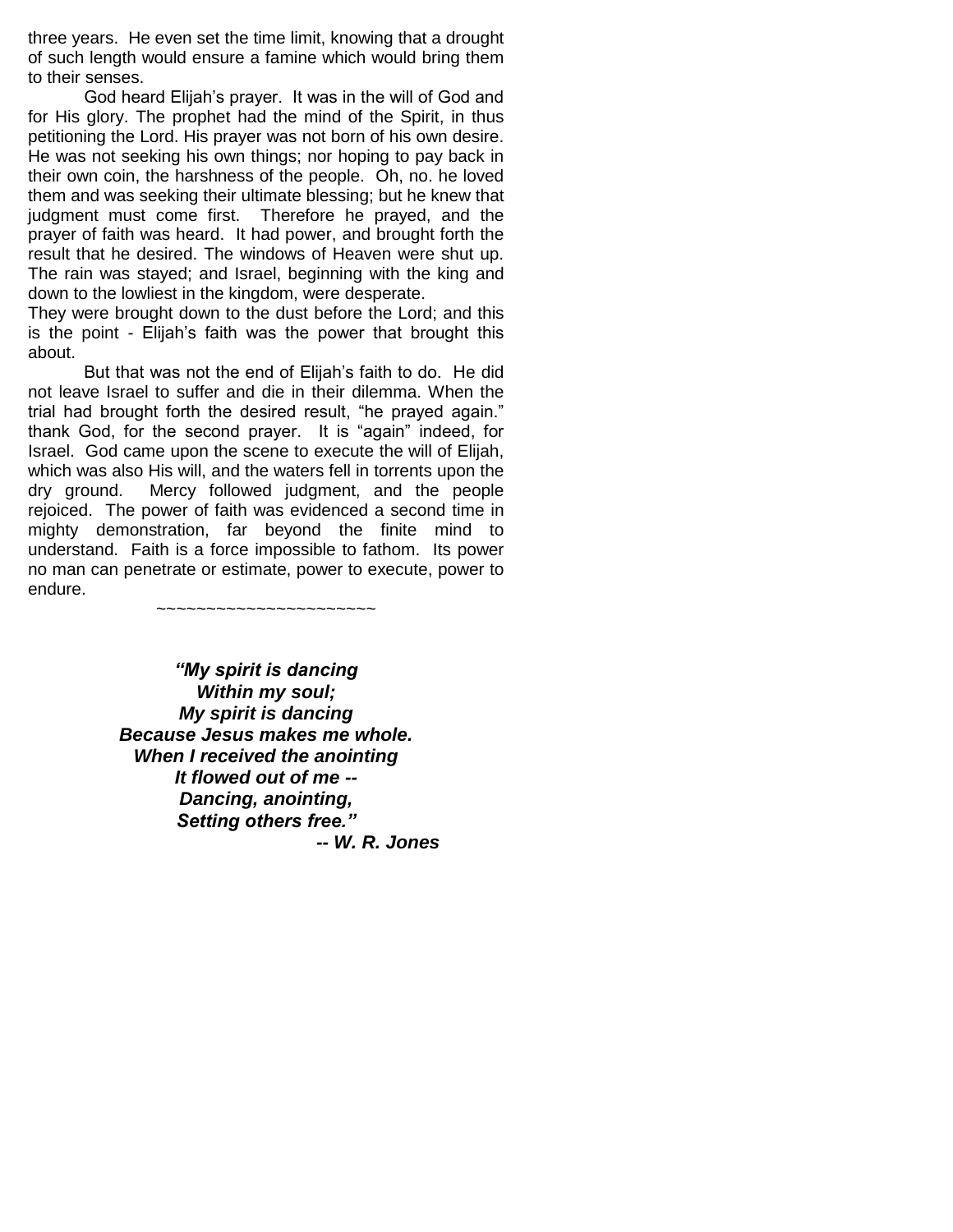## The Mystery Of Headship Gene Hawkins

"For we are members of his body, of his flesh, and of his bones. For this cause shall a man leave his father and mother, and shall be joined unto his wife, and they two shall be one flesh. This is a great mystery: but I speak concerning Christ and the church." Eph. 5:32

This chapter records five glorious burdens or responsibilities of one who would be the head of a wife. Jesus Himself sets the example with His Own conduct in regard to The Church. "For the husband is the head of the wife, even as Christ is the head of the church:..." Eph. 5:23 Paul then proceeds to list five major qualities that every head must have. The first is that of a "saviour" or protector of the body. V. 23 Next Jesus exemplifies the necessity of being motivated by sacrificial love as "Christ also loved the church, and gave himself for it;" V. 25 Thirdly, He made such a sacrifice "That he might sanctify and cleanse it with the washing of water by the word, That he might present it to himself a glorious church,....." V. 26,27. Number four, He would cherish her, and finally He assumes the responsibility of nourishing her. V. 29. Thus the headship of a man over a woman is in no wise a place of domineering dictatorship, but rather a place of intense responsibility in caring for her and protecting her, even as Jesus does for The Church.

While all of the responsibilities must indeed be applied to the natural relationship, our opening text announces that Paul had something far deeper and more spiritual in mind as he declares these things to be a "great mystery." The word mystery literally means "to shut the mouth" meaning that it is something entirely hidden, something to be uncovered and revealed "unto us by his Spirit: for the Spirit searcheth all things, yea, the deep things of God." I Cor. 2:10 Such mysteries are not just "common knowledge."

The word "great" is the Greek word "megas" from whence our English word "mega" is derived, and means "exceeding great, greatest." Thus Paul describes Jesus"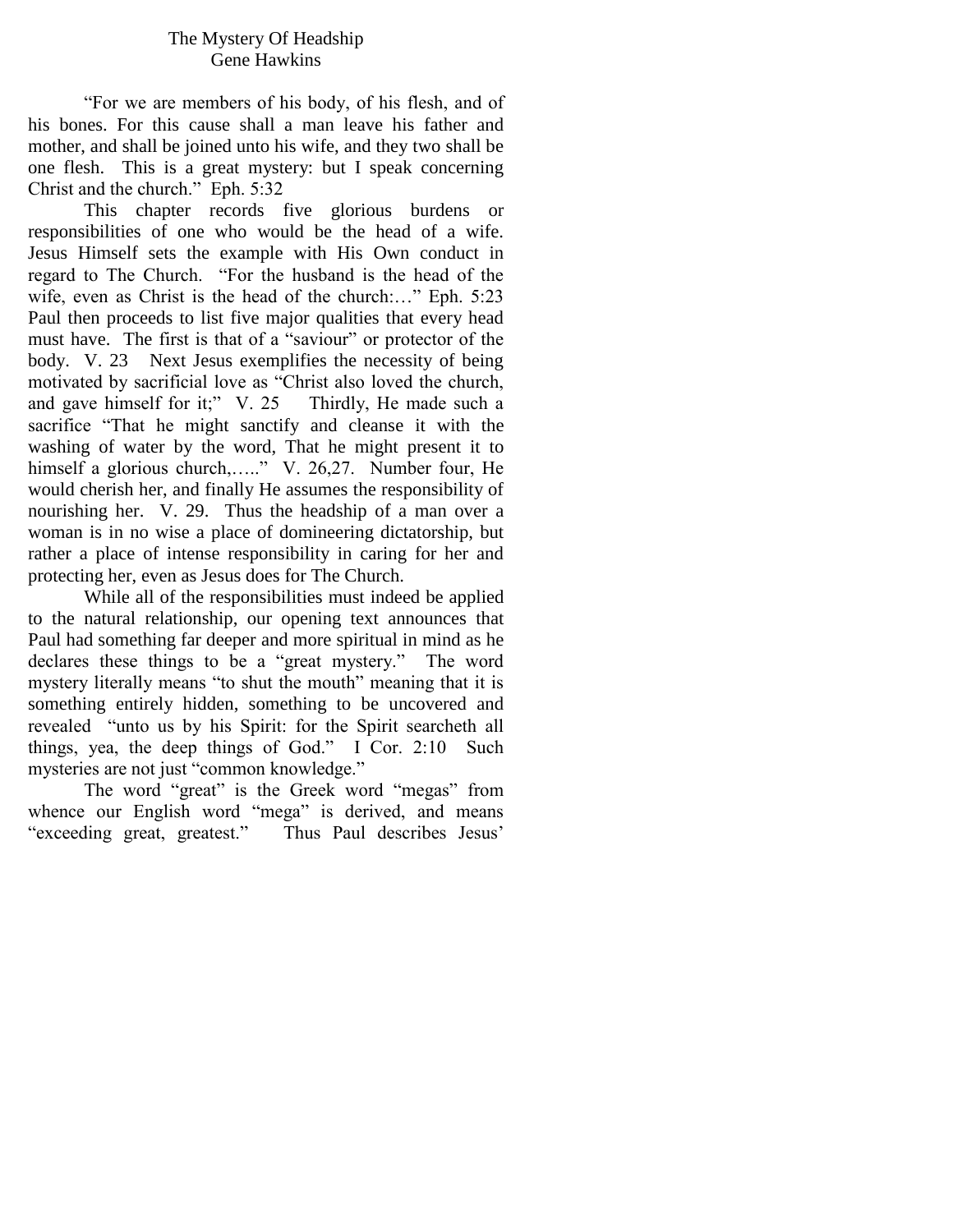relationship with The Church as something rather stupendous, astounding, and extraordinary.

Such a magnificent mystery cannot refer simply to natural marriage for that institution has been with us since the "garden of Eden," and has been explored and dissected by multitudes of analysts, innumerable times. Nor can it be simply the miracle of Eve's creation, for Paul plainly tells us that it is a mystery "concerning Christ and the church." This declaration of a mystery, is a direct reference to verses 30,31 "For we are members of his body, of his flesh, and of his bones." Verse 31 immediately asserts, "For this cause shall a man leave his father and mother," the cause being that we are members of His body, His flesh, and His bones. V. 30.

The depths of the mystery lie in the context as to why Adam uttered these words. This beautiful narrative begins with Adam giving names to God's creation, but in all of that process "…for Adam there was not found an help meet for him." Gen. 2:20. This story continues, showing that God is never surprised, defeated, or at a loss as to what to do. "And the LORD God caused a deep sleep to fall upon Adam, and he slept: and he took one of his ribs, and closed up the flesh instead thereof; And the rib, which the LORD God had taken from man, made he a woman, and brought her unto the man. And Adam said, This is now bone of my bones, and flesh of my flesh: she shall be called Woman, because she was taken out of Man. Therefore shall a man leave his father and his mother, and shall cleave unto his wife: and they shall be one flesh." V. 21-24. The word "therefore" in verse 24 carries exactly the same meaning as "for this cause" in Paul's writing. A man shall leave his father and mother and cleave to his wife directly because she is "bone of my bone and flesh of my flesh." Likewise, the bride of Christ is taken out of His Body, the body which scripture specifically calls The Church. "For we are members of his body, of his flesh, and of his bones." Eph. 5:30 "And hath put all things under his feet, and gave him to be the head over all things to the church, Which is his body,…." Eph. 1:22,23 "And he is the head of the body, the church:…." Col. 1:18 Thus the analogy here in Genesis relates five glorious statements describing the relationship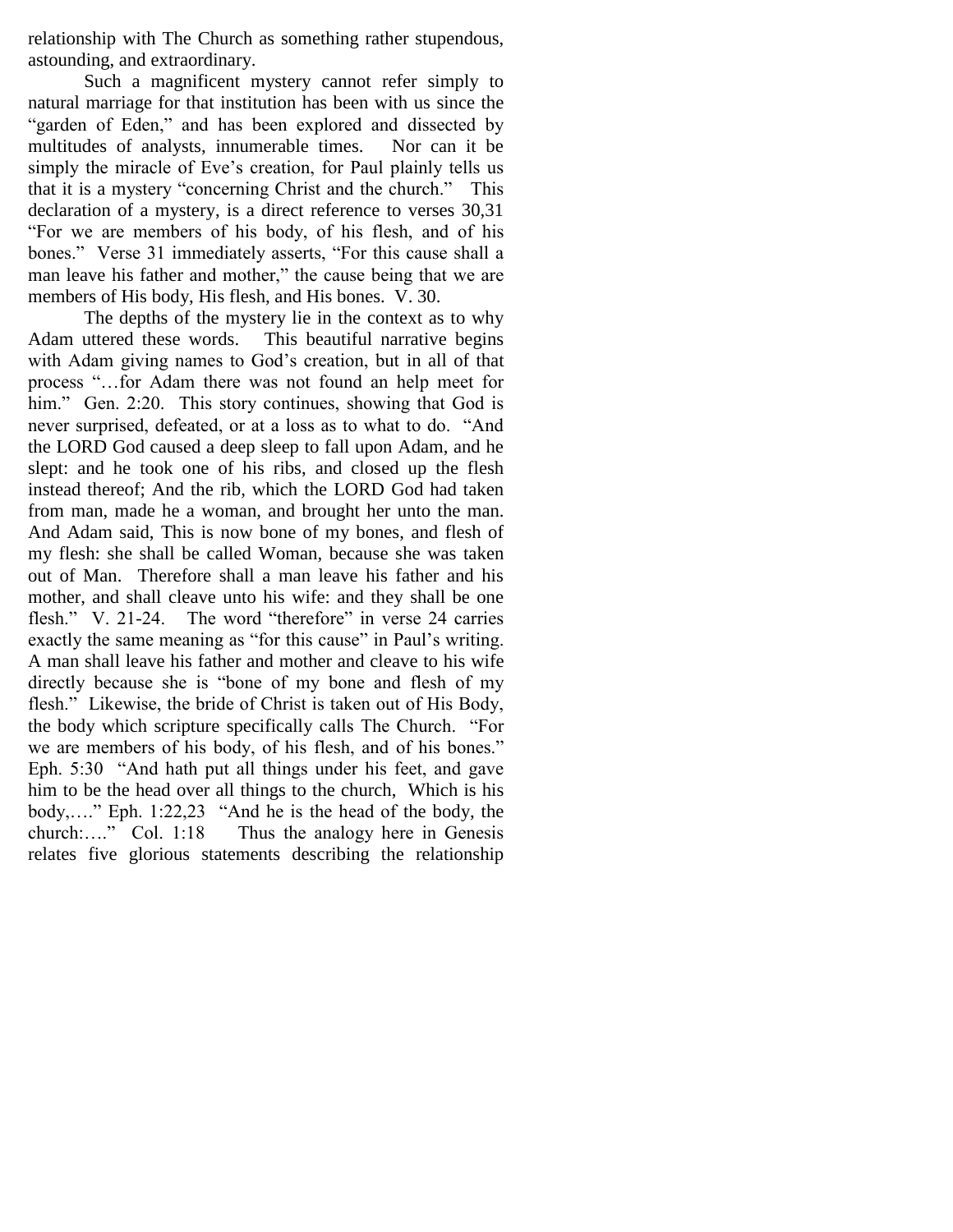between Christ and The Church. First V. 21 declares that God caused a deep sleep to fall upon Adam. Secondly He took a rib. Thirdly He closed up the flesh thereof. Fourth, He fashioned that rib as a woman, and five, brought her to the man. The fact is that God created another body completely different from Adam and closed up the flesh thereof. Now there are TWO distinct bodies, separate from one another, the second being a part of the first. God is performing this same operation in The Church today. A deep sleep prevails over the entire body of Christ, just prior to the time when Jesus" Eve will be presented to Him. Paul describes this same scenario as he wrote I Thessalonians 5 to saints, who were spiritually strong men, in contrast to the Corinthians whom he could only feed with milk, not with meat, (I Cor. 3:2) and the Galatians who are termed "my little children..." Gal. 4:19 Those mature Thessalonian believers understood the "times and seasons," and knew perfectly "that the Lord so cometh as a thief in the night." V. 1,2 Some Christians of our day adamantly proclaim that there is no such thing as a secret rapture, but a thief does not broadcast his plans, in order to carry out his mission. Thus, only those who are asleep will be caught completely unawares, when Jesus comes and claims His prize. Paul makes a clear distinction between the sleeping Church and these Thessalonian believers when he says, "But let us, not sleep as do others…." And "let us, who are of the day, be sober, putting on the breastplate of faith and love; and for an helmet, the hope of salvation." V.6,8. This is the same scenario presented in Genesis 2, for while the bulk of the Church is asleep, God is taking only a rib portion, and is at this present time, fashioning a woman who will be presented to Christ. The key for those who would be a part of that company is found in the words "let us…" meaning it is our own choice, to either give into darkness and sleep, or else be awake to the light of God"s Word. It is our choice, to become drunken on the pleasures of the world, the wine of religion, the cares of this life, as did the Laodiceans of Revelation 3, or to gird ourselves with the armor of faith, and love, and the hope of salvation, something that a sleeping Christian can in no wise do. That hope, recorded in I John 3:3, as an instrument whereby a man "purifieth himself, even as he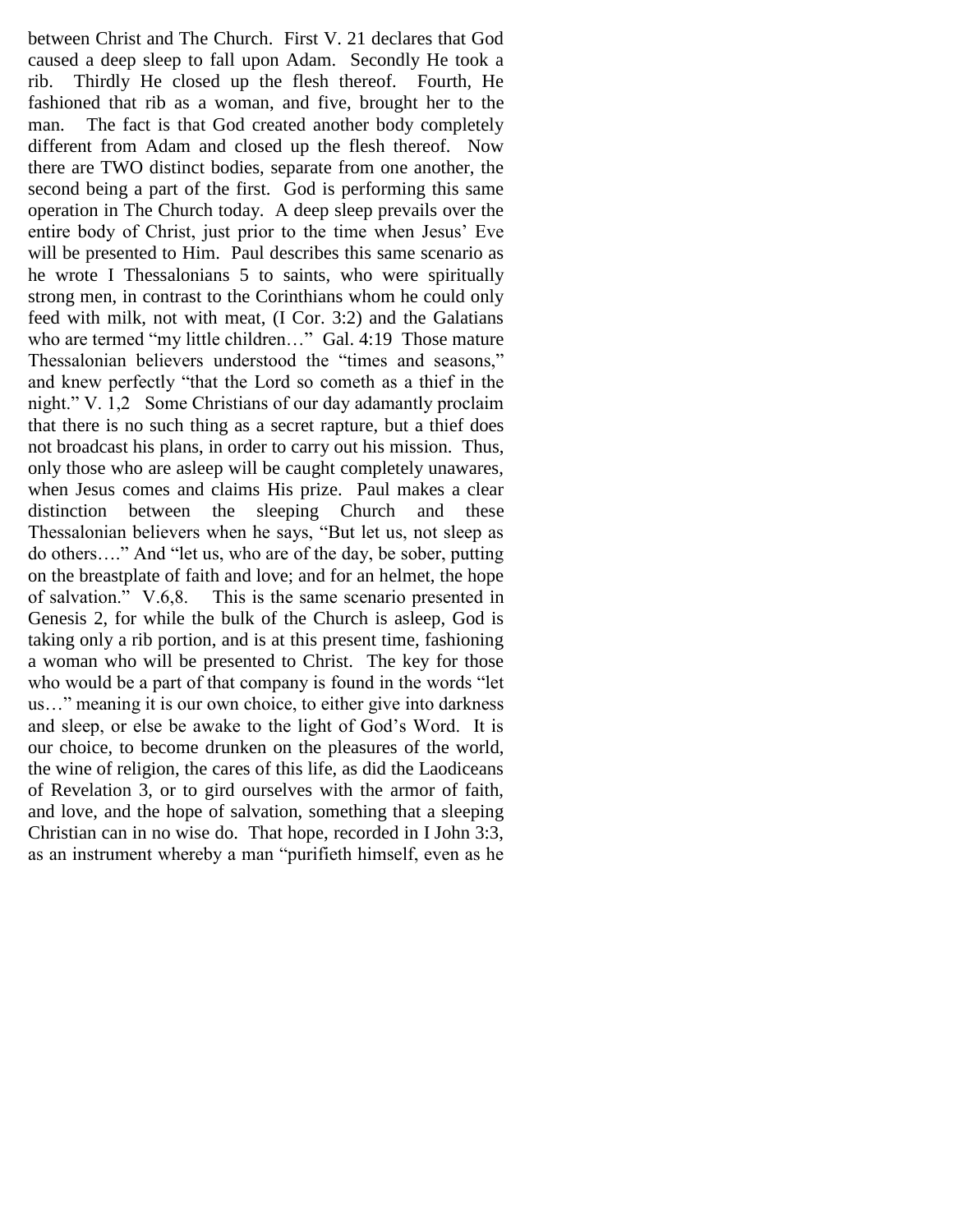is pure," speaks of salvation or deliverance from the tribulation, not from hell as many might suppose, for believers are delivered from the latter the moment they believe. It is the same promise given to the Church at Philadelphia: "Because thou hast kept the word of my patience, I also will keep thee from (out of) the hour of temptation, which shall come upon all the world, to try (test, discipline, prove) them that dwell upon the earth." Rev. 3:10. According to Revelation 7, the bulk of the Church will comprise those who are disciplined, indeed purified by this tribulation period, simply because they did not allow The Lord to do that before the awful period ensues. The bride of Christ however, is by this time, already in glory, having submitted herself completely to the Headship of Christ, during her tenure on the earth. She has allowed Him to "….sanctify and cleanse it with the washing of water by the word, That he might present it to himself a glorious church, not having spot, or wrinkle, or any such thing; but that it should be holy and without blemish." Eph. 5:26,27. These statements can in no wise apply to the entire sleeping Church today, for the bulk of the body of Christ, has been absolutely defiled by the world, because she has summarily refused, denied, and even rebelled, against the cleansing power of The Word of God. This condition is especially seen as The Judge, The Head of the Church, brings forth this stinging indictment against the Church at Laodicea. Laodicea, the last of the seven Churches addressed, and symbolic of the very end of this Church Age, means "the people"s rights" and presents a dispensational view of the "day of rights" prevalent at this present time. "And unto the angel of the church of the Laodiceans write; These things saith the Amen, the faithful and true witness, the beginning of the creation of God; I know thy works, that thou art neither cold nor hot: I would thou wert cold or hot. So then because thou art lukewarm, and neither cold nor hot, I will spue thee out of my mouth. Because thou sayest, I am rich, and increased with goods, and have need of nothing; and knowest not that thou art wretched, and miserable, and poor, and blind, and naked:…" Rev. 3:14-17 It is quite clear that these do not in any manner bear the chaste character described in Eph. 5:26,27.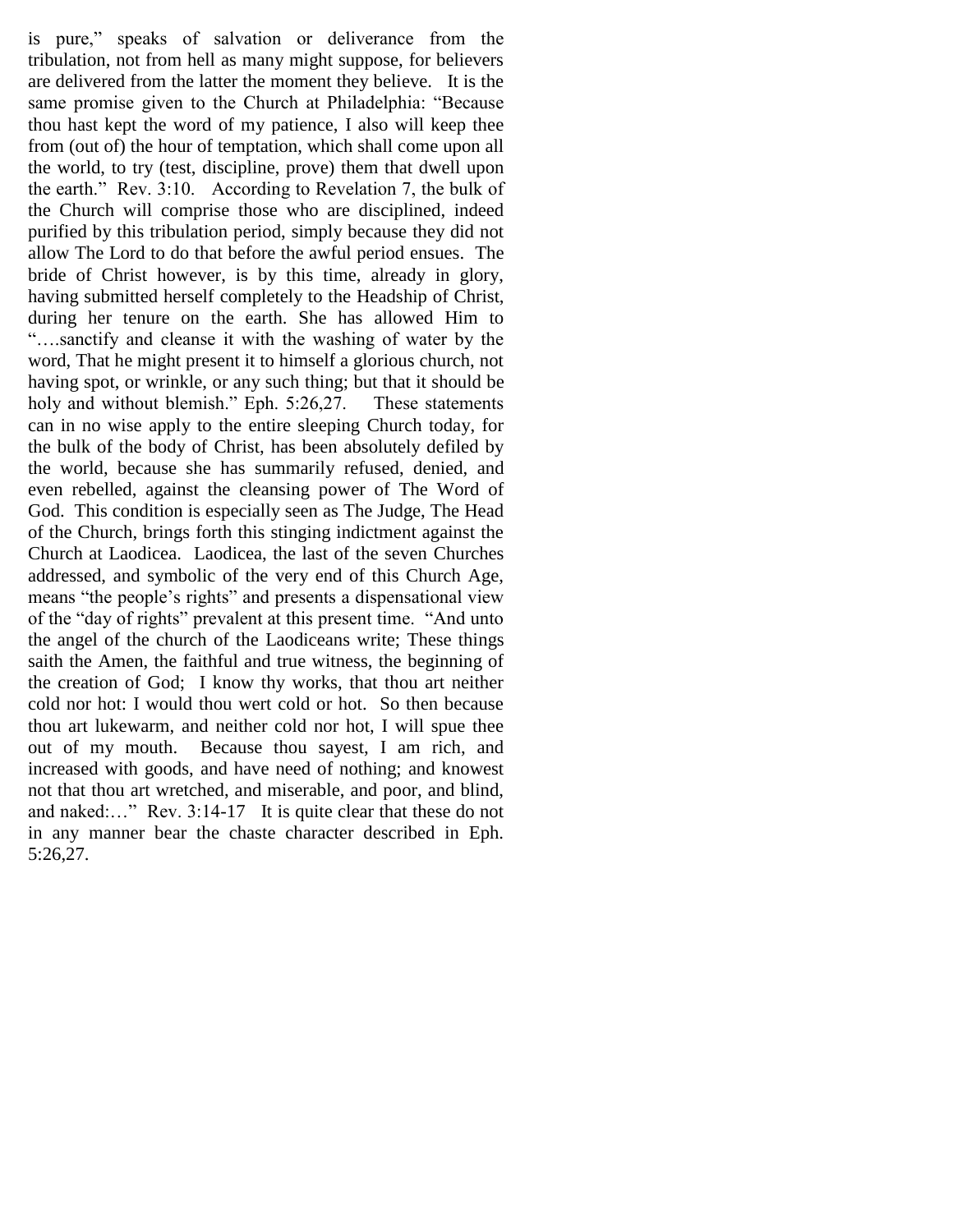Paul closes his exposition of the mystery with these words. "Nevertheless let every one of you in particular so love his wife even as himself; and the wife see (see to it) that she reverence her husband." "Nevertheless…" is simply an indication some may not have understood the spiritual mystery Paul had endeavored to convey. Thus, he says, even though you may not understand the depths of this mystery, the principles of headship are to prevail in the natural marriage and husbands are still to love their wives, and wives are still to reverence their husbands.

Natural marriage of our day also presents living proof that the whole Church will not be a part of the bride of Christ, for just as all Christians in no wise submit to the fullness of Christ"s headship, neither do all marriages in the natural display these glorious qualities. As a matter of fact, every condition presented by natural marriage today can be found in the Church as a whole, from infidelity, to complete marital bliss. While Christ is the perfect "Husband," every husband will not shoulder the five areas of responsibility listed earlier. Likewise, every wife, either because her husband refuses to take his place as the protector and leader he should be, or because she will not submit to his leadership, does not enjoy the benefits that God intended. Sadly, many Christians never experience the five glorious benefits that Jesus offers as the Perfect Head, and thus they know nothing of the tremendous intimacy and place of comfort they could have in Him. The rib portion however, will be "made" or literally builded, to God"s Own specifications, and presented to The Man, Christ Jesus.

> *O Love that draws me to the sky To reign in Heav'n with Thee for aye, I find my happy home in thee, A captive bound yet ever free, I could not live apart from Thee.*

 $\sim\sim\sim\sim\sim\sim\sim\sim\sim\sim\sim$ 

Mary M. Bodie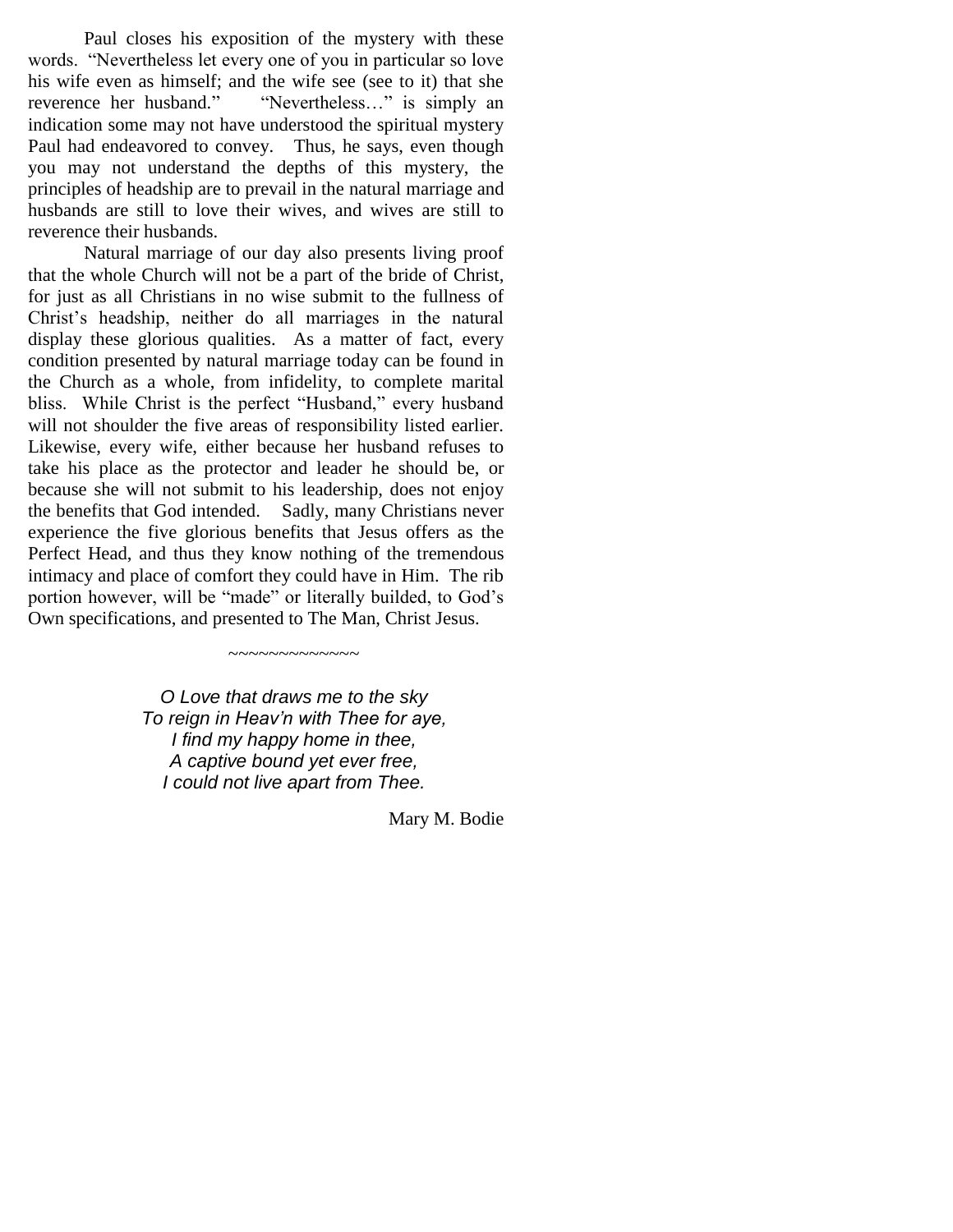## IN THE SONG OF SOLOMON

Alice S. Mooneyhan

## **THE ESPOUSEL CONTINUED**

*3:5. " I charge you, O ye daughters of Jerusalem, by the roes, and by the hinds of the field, that ye stir not up, nor awake my love, till He please,"* This is a placard of warning against disturbing the peace. She did not want to be disturbed in her fellowship with her Lover. Neither do we want anyone to interrupt nor disturb our communion with the Lord.

3:6 "Who is this that cometh out of the wilderness like pillars of smoke, perfumed with myrrh and frankincense, with all powders of the merchant?" This verse shows plans for the future, Praise the Lord! He makes the plans, and she agrees with them. He tells her what he is going to do for her.

"Pillars of smoke" - smoke, in Scripture, often speaks of glory (Isaiah 6:4). Myrrh speaks of suffering, and frankincense, of the fragrance that comes from a poured-out life.

"All the powders of the merchant," speak of all the necessary spiritual cosmetics which the Holy Spirit employs to make this woman beautiful in the eyes of her Beloved. She glimpses the glory of that future day, when the suffering will be passed and the world will be left behind. "For I reckon that the sufferings of this present time are not worthy to be compared with the glory which shall be revealed in us" - Romans 8:18.

3:7-8. "Behold his bed, which is Solomon's; threescore valiant men are about it, of the valiant of Israel. They all hold swords, being expert in war: every man hath his sword upon his thigh because of fear in the night." This is the description of an ancient Oriental wedding procession. The Bridegroom sent his "bed" (palanquin or litter) to bring the bride from her home across the desert. This bed was a flat platform upon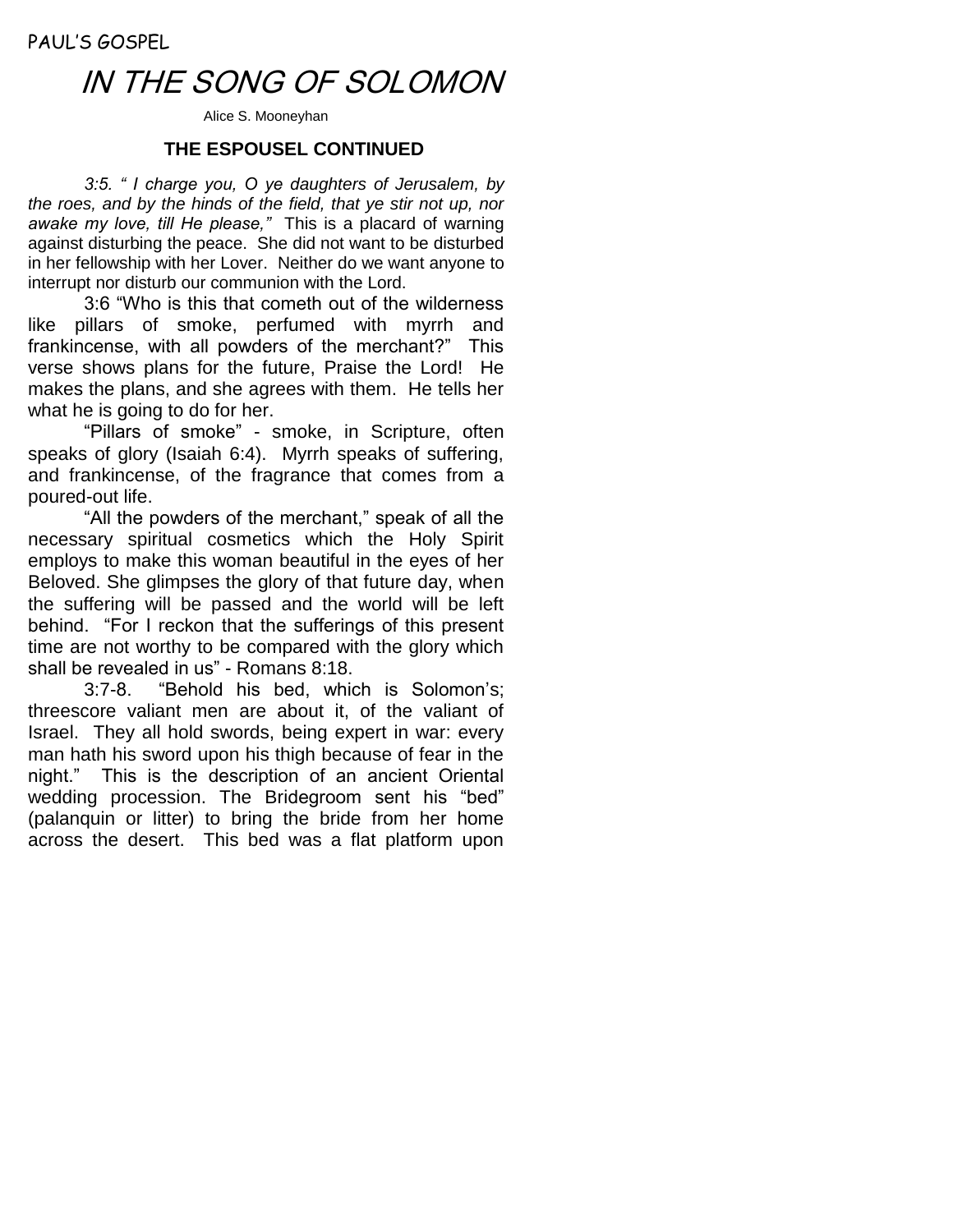which the bride sat while she was being carried by the servants of the Bridegroom. A guard of soldiers was sent to protect the bride and her dowry, because of desert robbers who laid in wait for such a caravan. This custom is a foreshadowing of the translation of the overcomers, who are to be equipped with armor for translation. In I Thessalonians 5:8-9, this armor is described as a "breastplate of faith and love; and for a helmet, the hope of salvation. For God hath not appointed us to wrath, but to obtain salvation by our Lord Jesus Christ." This salvation speaks of bodily deliverance out of this world by translation.

3:9-11. "King Solomon made himself a chariot of the wood of Lebanon. He made the pillars thereof of silver, the bottom thereof being paved with love, for the daughters of Jerusalem. Go forth, O ye daughters of Zion, behold King Solomon with the crown wherewith his mother crowned him in the day of his espousals, and in the day of the gladness of his heart." In these verses we have another phase of this dispensational section. It concerns the enthronement of Solomon as king. It will be fulfilled when Christ takes His throne to himself. The daughters of Jerusalem here again speak of the believers in the early Church who were looking for Christ to set up His Kingdom on the earth. In Acts 1:6, the apostles questioned Christ as to the restoration of the Kingdom to Israel. The believers of the early Church who were of Israel and the 144,000 at the end, will be the friends or guests at the wedding in the air. They do not know the Lord as the Bridegroom, but as the King. They do not have the close fellowship with Him that the Bride has. They will be friends of the Bridegroom and the Bride.

In the Song of Solomon, the Shulamite is a figure of the group who will be the Bride of Christ. In I Kings, the Shulamite was a figure of the remnant of Israel. Adonijah represented the anti-Christ who will seek to win the favor of this remnant of Israel. They will resist all the overtures of the ant-Christ, and become the nucleus of the restored nation of Israel. Christ will reign as "the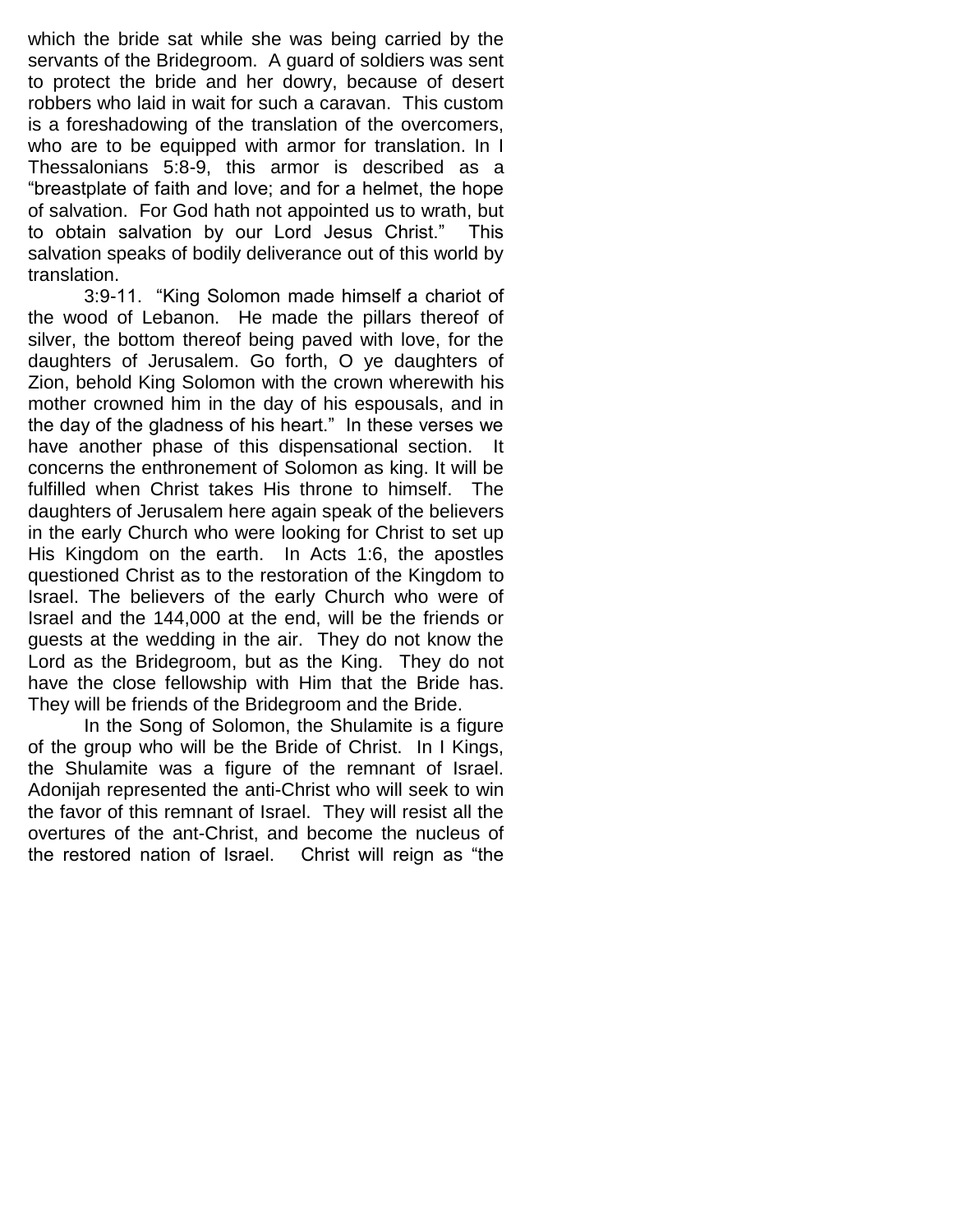Mighty God." He will be the Jehovah of the Old Testament to Israel.

In this little portion, it speaks of Solomon making himself a chariot. This is his kingly chariot because it figures the official recognition, by Israel, of Christ as King. Solomon is a type of Christ in His Millennial reign. In I Kings 11, we read about Solomon's many wives; and in that respect Solomon is also a figure of Christ, because the whole world will pay homage to Jesus Christ and acknowledge Him as the Head of all things. The Gentiles will acknowledge Christ as their universal King, and do honor to Him and worship Him as "the Head of all principality and power." Solomon's many wives represent that universal subjection of all nations on the earth to Christ during His Millennial reign.

The new creation Israel, will be the Bride of Jehovah on earth. They will be the chief nation. The law will go out from Jerusalem, and that city will be the capital of the Government of God upon the earth. Christ will reign from Heaven with his Bride, but Israel will be reigning on the earth, as the Bride of Jehovah. All the nations will honor Israel, who has been bruised and scattered and peeled - Isaiah 18:7. Israel will finally come into her own, to the promises that God gave to Abraham -- all in grace. Under the covenant of law, they failed to obey and were cast out of their land. But, they will inherit those promises that God made to Israel, and they will all be fulfilled in the Millennial Age, or Kingdom Age.

#### **IN THE HEAVENLIES**

## Canticle Three: 4:1-5:1

The fourth chapter corresponds with the truth revealed to the Apostle Paul in the book of Ephesians, which shows our place in the heavenlies in Christ Jesus. There we see first the provision in Christ, then our appropriation of it by faith; and lastly, the warfare with Satan which follows our laying hold of the provision.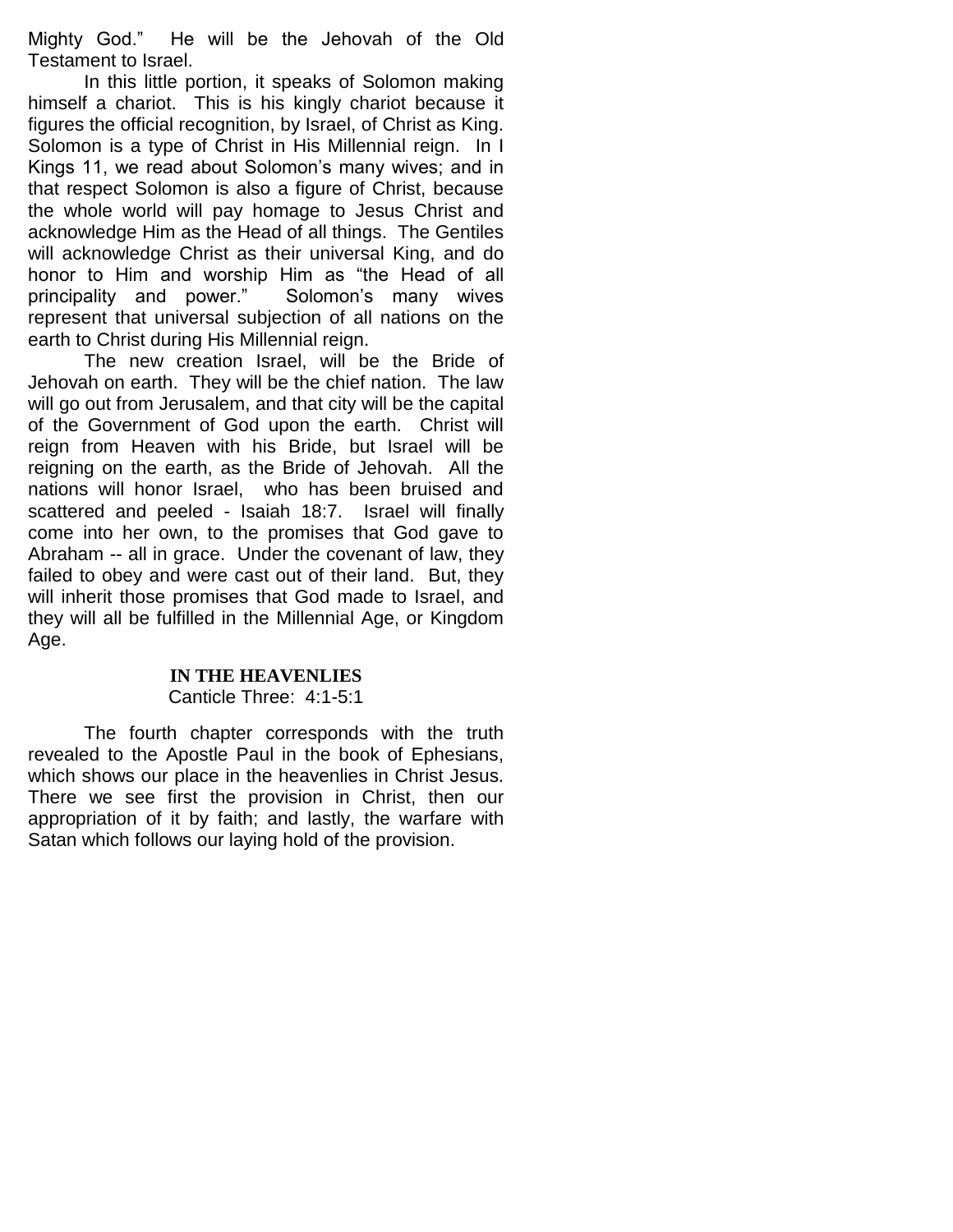There are three distinct divisions in this fourth chapter. Verses 1-7 show the *Provisional Truth*, what we are in Christ. The second section is expressed in Verse 8, which corresponds with Ephesians 6, our *Warfare* in the heavenlies. The third division, verses 9-5:1, shows the *Divine Product or the Practical Side*, which is given in Ephesians four and five. The greatest result of redemption will be manifested in the Bride company.

Verses 1-7 show our perfect standing in Christ. It is a picture shown on the screen, before the bride is actually transformed. This is how the Lord sees us in Himself. Even before the foundation of the world, God saw us in Christ as a new creation. Eve, the first bride, was made after the pattern of the Bride of Christ. She was taken out of Adam's body, bone of his bone and flesh of his flesh. These verses describe the Bride as she will be when perfected.

## **Our Perfect Standing in Christ**

4:1-7

"Behold, thou art fair, my love; behold, thou art fair; thou hast doves' eyes within thy locks." This first item speaks of the discernment that we have by the Holy Spirit, without Whom we cannot understand spiritual things. Jesus was filled with the Holy Spirit, and all His ministry was in the power of the Spirit. He was led by the Holy Spirit. He said, "I can of mine own self do nothing; as I hear, I judge" - John 5:30. And surely if He needed the Holy Spirit, we need Him more. We need to listen to the Voice of the Spirit. We need the revelation and guidance of the Spirit. This woman is complimented because she has doves' eyes -- she sees by the eyes of the Holy Spirit. Through the Spirit's ministry in her life, she learns to see as God sees. This we learn from the Word of God.

"Thy hair is as a flock of goats, that appear from Mount Gilead." The hair speaks of weakness and dependence upon another. Gilead means "heap of witness." Her long hair is a testimony of her dependence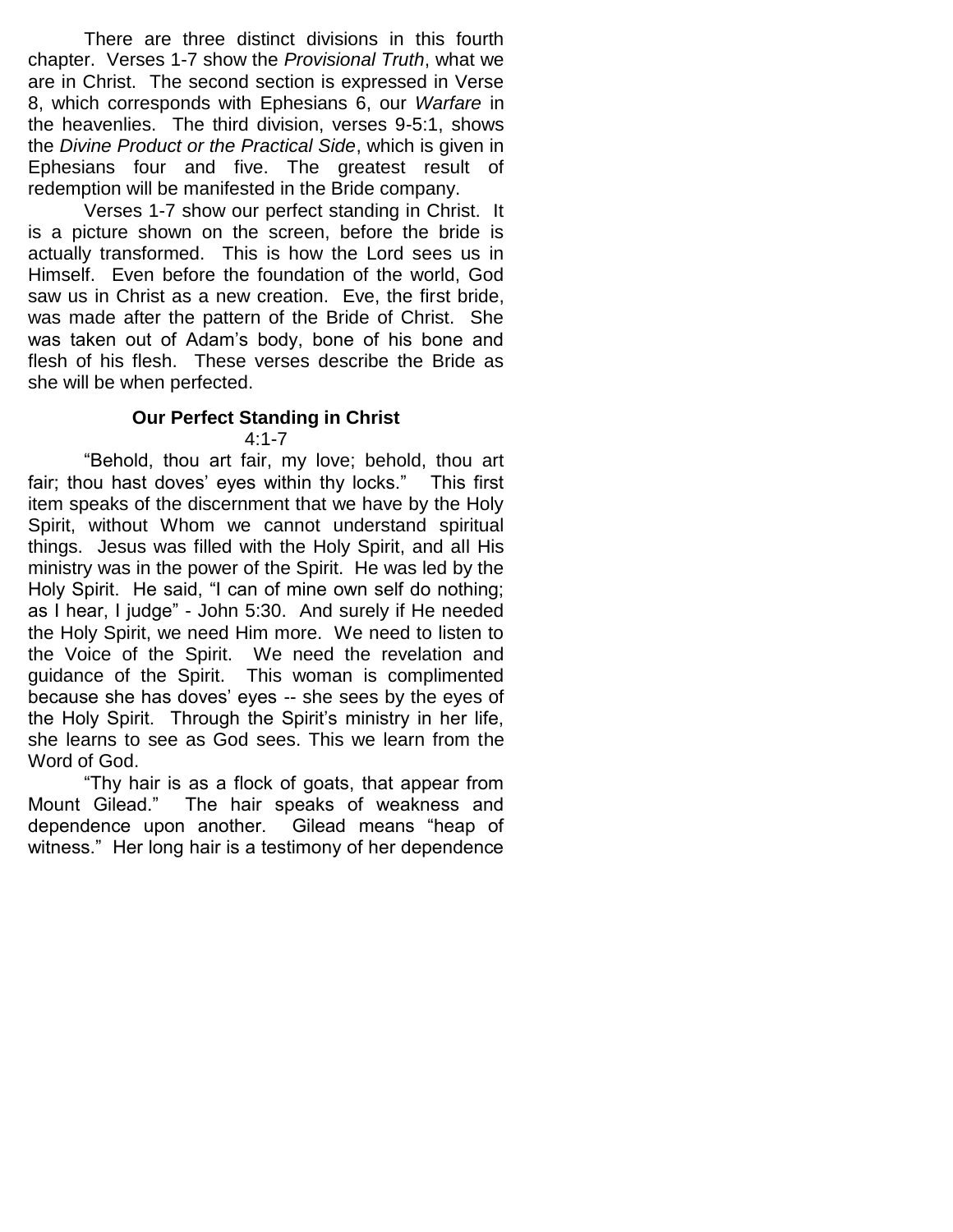on Christ who is her Head. Samson had great strength when his hair was long. When his hair was cut, he was weak "like any other man" - Judges 16:17. His long hair made him appear as weak as a woman, but his strength came from the Spirit of the Lord who was with him until his hair was shorn.

These long-haired goats were mountain climbers. They were very agile, and could leap from crag to crag. They picture the overcomers whose very strength is in their weakness. Jacob prevailed with the angel through his weakness. The Apostle Paul learned that through weakness, the power of Christ rested upon him. As a result, he said, "Therefore I take pleasure in infirmities, in reproaches, in necessities, in persecutions, in distresses for Christ's sake; for when I am weak, then am I strong" - I Corinthians 12:10. When we have no confidence in self, than the Lord's strength is put forth in our behalf. Paul also said, "We are the circumcision (the cut-off ones), which worship God in the Spirit, and rejoice in Christ Jesus, and have no confidence in the flesh" - Philippians 3:3.

4:2. "Thy teeth are like a flock of sheep that are even shorn, which came up from the washing." Beautiful white teeth are an asset to a young woman, or to anyone for that matter. This woman has perfect, clean teeth. They are described as a flock of sheep that have come up from washing. "Whereof everyone bear twins, and non is barren among them." There are no missing teeth. This, of course, speaks of our ability to thoroughly chew the Word of God and meditate upon it and receive nourishment and strength from it. You know how sheep do -- they eat and then they lie down and chew. They swallow, and then bring up their cud and chew it over again. They get all the nutrition there is in their food.

4:3. "Thy lips are like a thread of scarlet, and they speech is comely." In our time, it is customary to use cosmetics, but this little lady does not need to paint her lips; they are like scarlet thread. This speaks to us that Calvary is her theme -- Jesus Christ and Him crucified.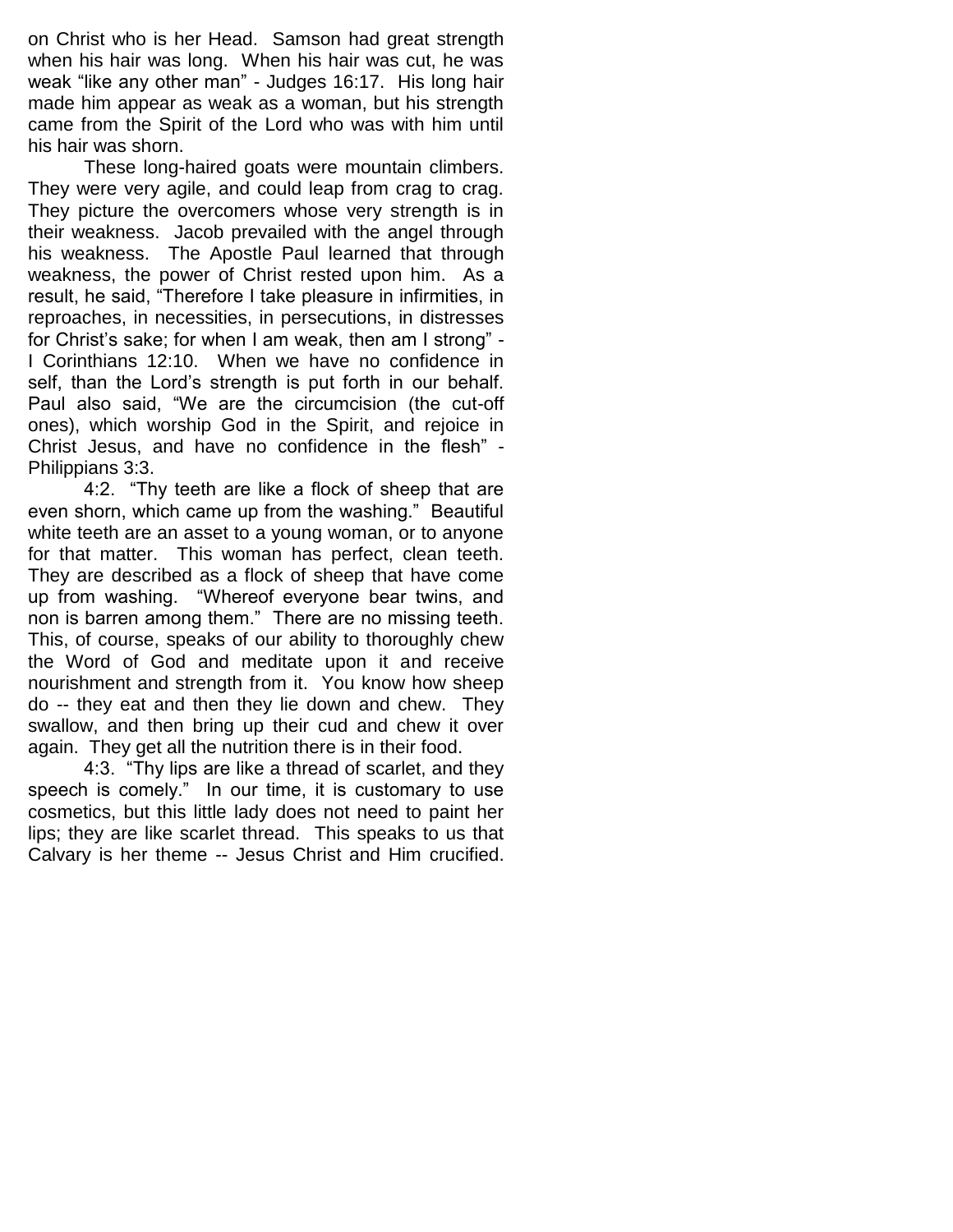This also reminds us of the scarlet thread in the window by which Rahab let the spies down, and it also became the token by which she was later saved when the city was destroyed - Joshua 2:18. The wonderful truth of Calvary is our salvation. All who acknowledge the blood of Jesus Christ will be saved in the day of judgment.

"Thy temples are like a piece of a pomegranate within thy locks." The temples speak of the mind. The pomegranate represents fruitfulness, because of the abundance of seeds it contains. Sisera, the commanderin-chief of the armies of Jabin, fled to the tent of his friend Heber, the Kenite. Heber's wife, Jael, took a tent pin and drove it into Sisera's temples, nailing him to the ground. Jabin speaks of reason. Our minds become fruitful when we take in the Word of God. It is only as we judge according to the Word of God, that our human reasoning is dethroned and Christ reigns in the place of Jabin.

## (To Be Continued)

### GREAT IS THE LORD!

 Ascribe ye greatness to our God; Great is the Lord, and to be praised. The mighty God, this is His Name; To Him our voices we have raised.

 Great is our Lord, and of great power; Great is His faithfulness to all. How great in counsel, great in goodness! Upon Him we will ever call.

Great are His mercies toward His people, How great His love wherewith He loved us. How precious are His thoughts to usward; The sum of them is marvelous!

Who is so great a god as our God? Unsearchable his greatness is, Great things past finding out He doeth; He is our God, our praise is His! -- Author unknown